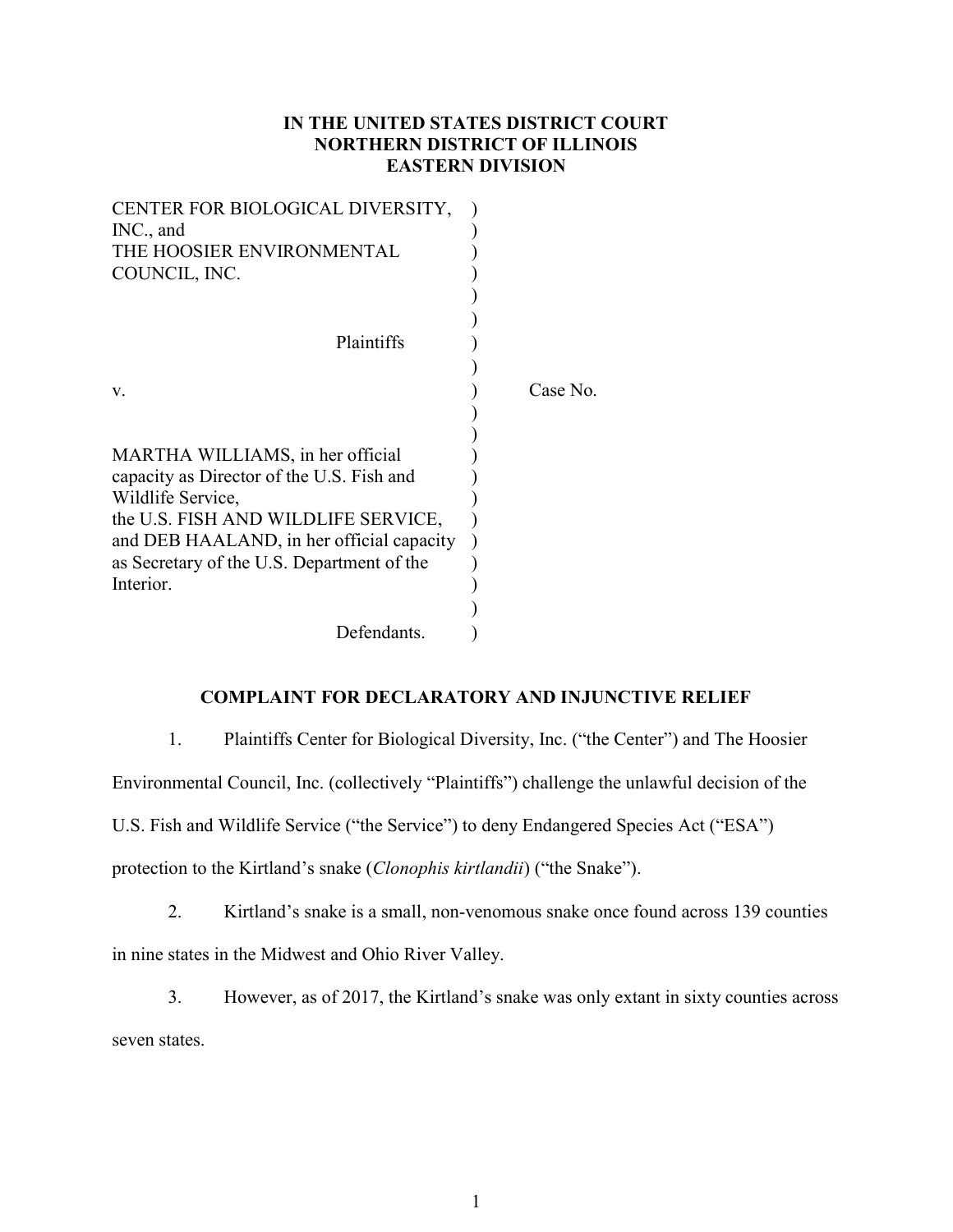4. The Kirtland's snake population has declined, primarily due to habitat destruction from urban and residential development, as well as agricultural development and associated harms such as degradation from pesticide use.

5. Effects of climate change also pose a substantial threat to the survival of the Kirtland's snake, with respect to both the species as a whole and populations in particular portions of its range, as large portions of the species' current range are predicted to become increasingly unsuited to meet the species' ecological needs.

6. Many of the remaining populations of Kirtland's snakes are small and isolated, making them more vulnerable to extinction.

7. On April 20, 2010, the Center petitioned the Secretary of the Interior (the "Secretary") to have the Service list the Snake as either threatened or endangered under the ESA. (Exhibit A).

8. On October 5, 2017 the Service found that the Snake does not warrant listing as a threatened or endangered species. Endangered and Threatened Wildlife and Plants; 12-Month Findings on Petitions To List 25 Species as Endangered or Threatened Species, 82 Fed. Reg. 46618, 46618 (Oct. 5, 2017).

9. Plaintiffs bring this action against Defendants to remedy the Service's violations of the ESA, 16 U.S.C. §§ 1531–1544, reviewed under the standards of the Administrative Procedure Act (APA), 5 U.S.C. § 706(2). Specifically, Plaintiffs challenge as arbitrary and capricious the Service's determination that listing the Kirtland's snake as endangered or threatened under the ESA is not warranted.

10. Plaintiffs request that this Court declare the Service has violated the ESA. Plaintiffs also seek an order vacating and remanding the Service's "not warranted" case decision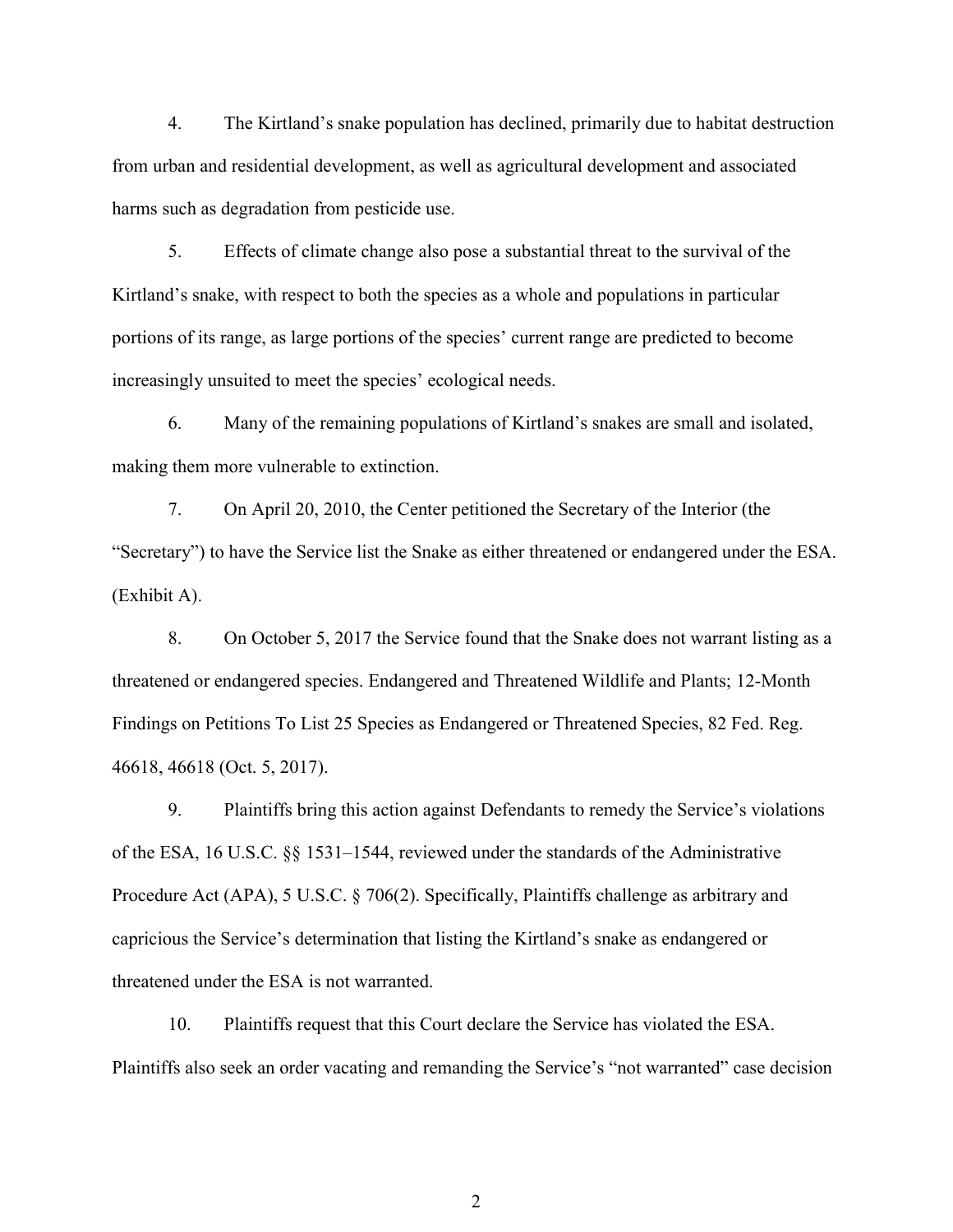and providing a timeline for a new listing determination for the Snake that applies the proper legal standards. Such relief is necessary to afford the Snake the full protections of the law, to which it is entitled and needs to survive and recover and to otherwise avoid impending extinction in significant portions of its range.

# JURISDICTION AND VENUE

11. This Court has jurisdiction over this action pursuant to 16 U.S.C. §§ 1540(c),  $(g)(1)(C)$  (action arising under ESA citizen suit provision) and 28 U.S.C. § 1331 (federal question), 28 U.S.C. § 1346 (United States as a defendant).

12. This Court has authority to grant the requested relief pursuant to 16 U.S.C.  $\S$  1540(g)(1)(C) (ESA) and 28 U.S.C.  $\S$  $\S$  2201, 2202 (Declaratory Judgments Act).

13. As required by the ESA, 16 U.S.C. § 1540(g)(2)(C), the Plaintiffs provided the Defendants with written notice of their intent to sue more than sixty days ago, on January 6, 2022 (Exhibit B (notice); Exhibit C (proof of mailing and delivery for Defendant Director Martha Williams); Exhibit D (proof of mailing and delivery for Defendant U.S. Fish and Wildlife Service (Assistant Secretary Shannon Estenoz); Exhibit E (proof of mailing and delivery for Defendant Secretary Deb Haaland)).

14. Because the Defendants have not remedied their violations of law, there exists an actual controversy between the parties within the meaning of the Declaratory Judgment Act. 28 U.S.C. § 2201.

15. Venue lies in this Court pursuant to 28 U.S.C. § 1391(e) and 16 U.S.C.  $\S 1540(g)(3)(A)$ . Kirtland's snakes live in this judicial district, a substantial part of the events giving rise to the cause of action occurred in this judicial district, and Defendant United States Fish and Wildlife Service maintains an office in this judicial district.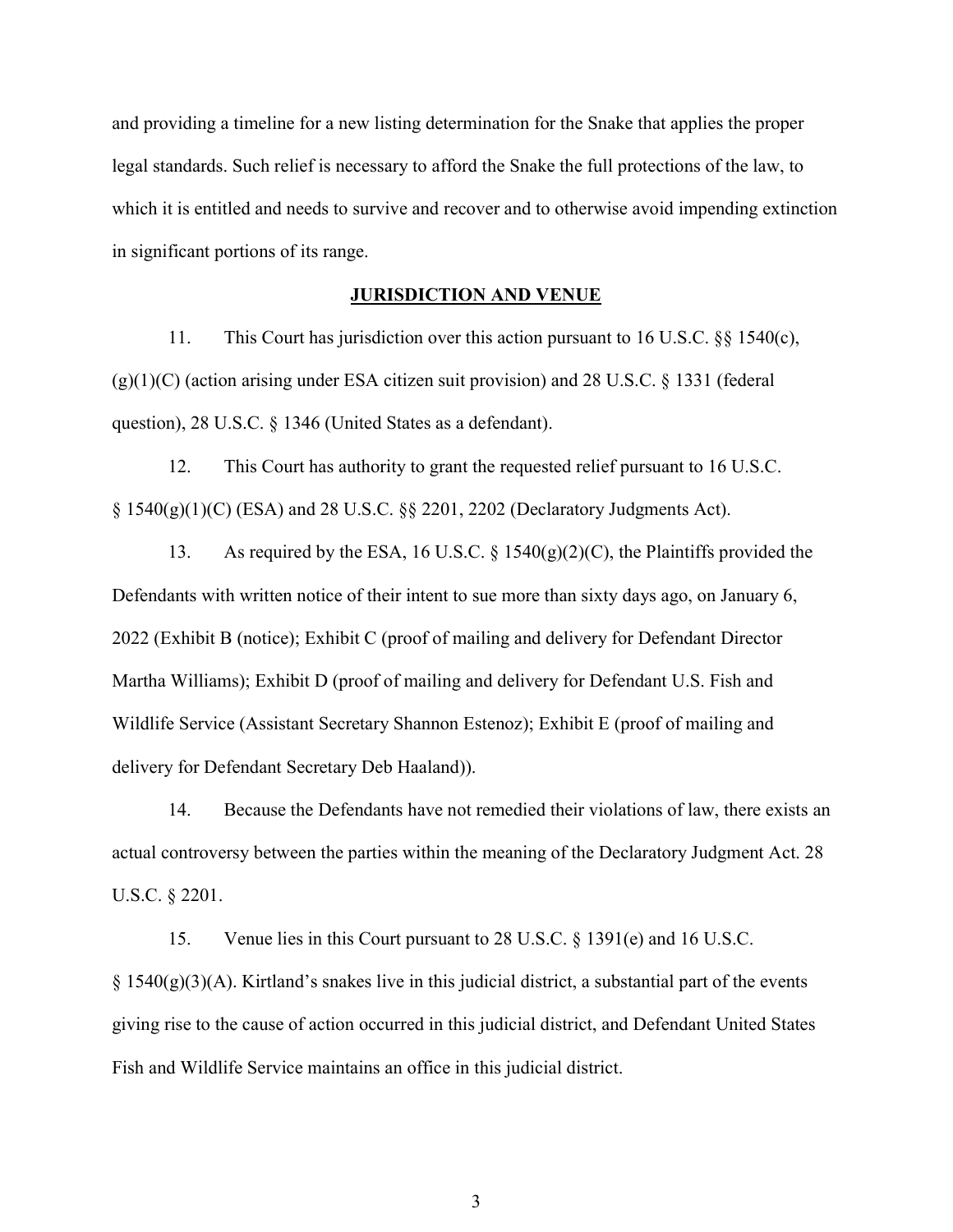#### PARTIES

16. Plaintiff the CENTER FOR BIOLOGICAL DIVERSITY, INC. is a non-profit organization with more than 89,000 members and offices in Tucson and Flagstaff, Arizona; Oakland, California; Denver, Colorado; Honolulu, Hawaii; La Paz, Mexico; Minneapolis and Duluth, Minnesota; Portland, Oregon; Seattle, Washington; and Washington, D.C. The Center is dedicated to the preservation, protection, and restoration of biodiversity, and it works through science, law, and creative media to secure a future for all species hovering on the brink of extinction.

17. Plaintiff THE HOOSIER ENVIRONMENTAL COUNCIL, INC. is an Indiana non-profit organization dedicated to shaping Indiana's environmental future. It is one of the state's largest environmental advocacy organizations and uses education and advocacy to secure protection of Indiana's forests, lakes, rivers, native fish and wildlife, and groundwater.

18. Plaintiffs bring this action on their own behalf and on behalf of their adversely affected members and staff who derive ecological, recreational, aesthetic, spiritual, educational, scientific, professional, and other benefits from the Kirtland's snake and the habitat upon which the snake relies for its continued existence.

19. Plaintiffs' members and staff are deeply interested in and committed to conservation of imperiled species, including the Kirtland's snake, and have an interest in the effective implementation of the ESA to protect those species.

20. Plaintiffs' members and staff have researched, studied, and observed or attempted to observe the Kirtland's snake and intend to continue to do so in the future. Plaintiffs' members and staff also spend time in the Snake's habitat; Plaintiffs' members and staff live in the range of the Kirtland's snake and have specific intentions to continue to use and enjoy the Kirtland's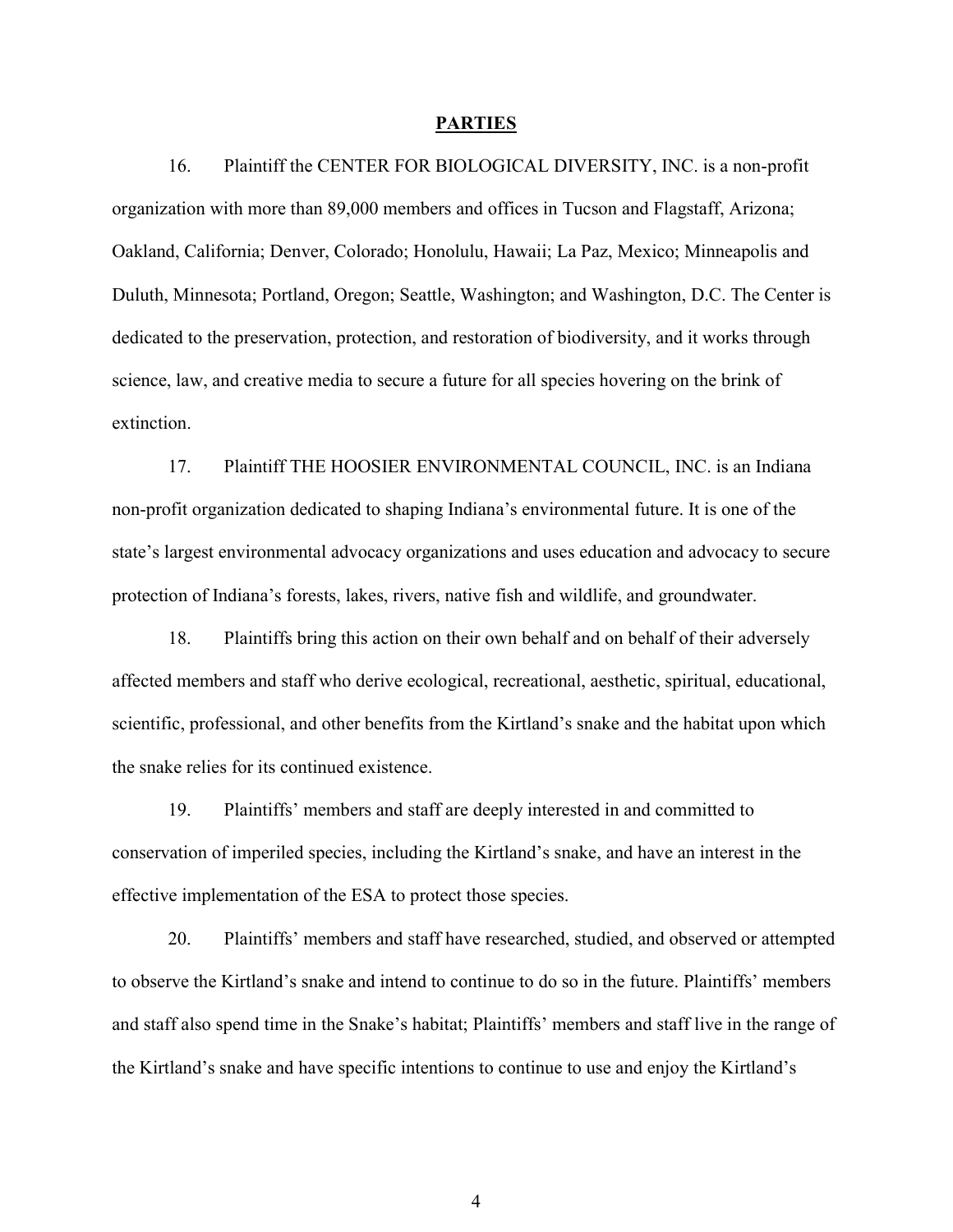snake's habitat on an ongoing basis in the future. Plaintiffs' members and staff have concrete plans to visit the Snake's habitat to look for the Kirtland's snake.

21. For example, Center employee and member Tierra Curry has looked for Kirtland's snake in habitats in the Louisville, Kentucky metropolitan area, including in Cherokee Park, Iroquois Park, Jefferson Memorial Forest, and Floyds Fork. Ms. Curry has specific plans to explore these areas again in search of Kirtland's snake in the late spring and summer of 2022 and thereafter.

22. As a biologist, naturalist, writer, photographer, and person who enjoys spending time recreating in freshwater habitats, Ms. Curry is harmed when her ability to encounter the Kirtland's snake is diminished by the Service's failure to protect the Snake under the ESA.

23. Ms. Curry drafted the Kirtland's snake portion of the petition that the Center submitted to request that the Service the Snake, among other species, as threatened or endangered. (Exhibit A)

24. Ms. Curry is concerned that without the protection and conservation measures provided by the ESA, the remaining populations of Kirtland's snakes will become extinct.

25. Hoosier Environmental Council senior policy director and longtime Indiana resident Tim Maloney often hikes within the Snake's range in Brown County and Jackson County, Indiana. Mr. Maloney also frequently canoes through waterways near the Snake's habitat in Delaware County, Indiana.

26. Mr. Maloney has concrete plans to visit areas within the Snake's range in Indiana within the next year but fears that if the Kirtland's snake population continues to decline, he may never encounter the species in its natural habitat.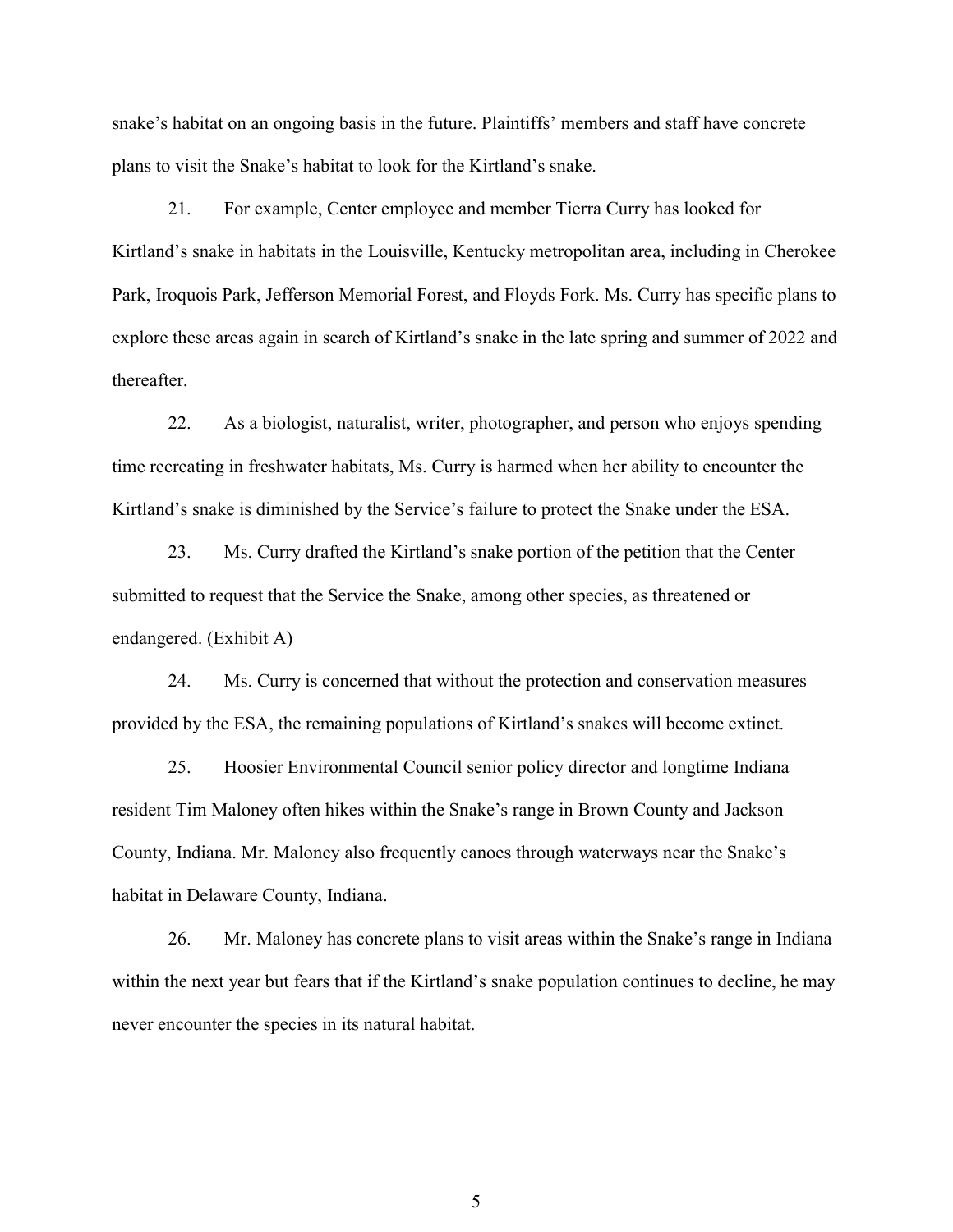27. Mr. Maloney is a dedicated conservationist who cares deeply about species preservation and the prevention of habitat loss in all states, not just Indiana.

28. Mr. Maloney and other members of the Hoosier Environmental Council are harmed when their ability to observe the Kirtland's snake is diminished by the increased likelihood of extirpation as a result of the Service's failure to list the Kirtland's snake as threatened or endangered under the ESA.

29. Plaintiffs' members and staff have been, are being, and will continue to be adversely harmed by the Service's unlawful determination that listing the Kirtland's snake as threatened or endangered is not warranted under the ESA, and by the Service's failure to afford the species the ESA's protections. The injuries described are actual, concrete injuries presently suffered by Plaintiffs and their members, and the injuries will continue to occur unless this Court grants relief. The relief sought herein would redress those injuries by ensuring the Service adequately considers the Snake for protection under the ESA.

30. Defendant DEB HAALAND is the Secretary of the Interior. The Secretary is the federal official charged with administering the ESA and listing species as endangered or threatened under the ESA. She is sued in her official capacity.

31. The Secretary has delegated her obligation to review and make findings on listing petitions under the ESA to Defendant U.S. FISH AND WILDLIFE SERVICE.

32. Defendant MARTHA WILLIAMS is the Director of Defendant U.S. Fish and Wildlife Service. She is sued in her official capacity.

# LEGAL BACKGROUND

33. The ESA, 16 U.S.C. §§ 1531–1544, provides comprehensive protections for both endangered and threatened species.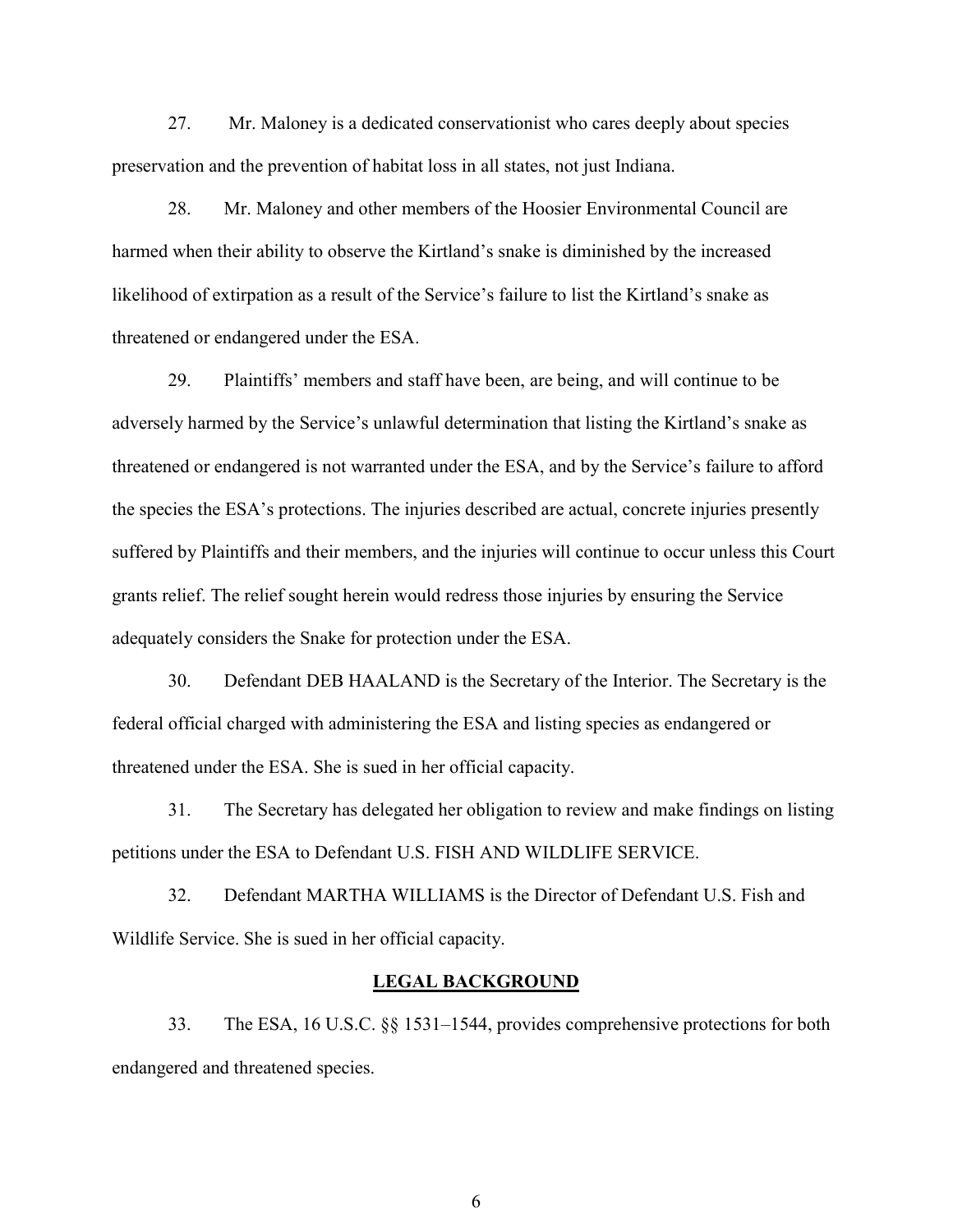34. In passing the ESA, Congress found that different species "have been rendered extinct as a consequence of economic growth and development untempered by adequate concern and conservation" and that "other species of fish, wildlife, and plants have been so depleted in numbers that they are in danger of or threatened with extinction." 16 U.S.C.  $\S$  1531(a)(1)-(2). Accordingly, the purposes of the ESA include "provid[ing] a means whereby the ecosystems upon which endangered species and threatened species depend may be conserved, [and] provid<sup>[ing]</sup> a program for the conservation of such endangered species and threatened species." 16 U.S.C. § 1531(b).

35. To this end, section 4 of the ESA requires the Secretary to protect imperiled species by listing them as either "endangered" or "threatened." 16 U.S.C. § 1533(a).

36. The Secretary has delegated their administration of the ESA to the Service. 50 C.F.R. § 402.01(b).

37. A species is "endangered" if it is "in danger of extinction throughout all or a significant portion of its range  $\dots$ ." 16 U.S.C. § 1532(6). A species is "threatened" if it is "likely to become an endangered species within the foreseeable future throughout all or a significant portion of its range." 16 U.S.C. § 1532(20). The definition of "species" includes "subspecies" and "distinct population segments of any species of vertebrate fish or wildlife which interbreeds when mature." 16 U.S.C. § 1532(16).

38. In making listing determinations, the Service must assess five categories of threats to a species, also known as "listing factors": "(A) the present or threatened destruction, modification or curtailment of [a species'] habitat or range; (B) overutilization for commercial, recreational, scientific, or educational purposes; (C) disease or predation; (D) the inadequacy of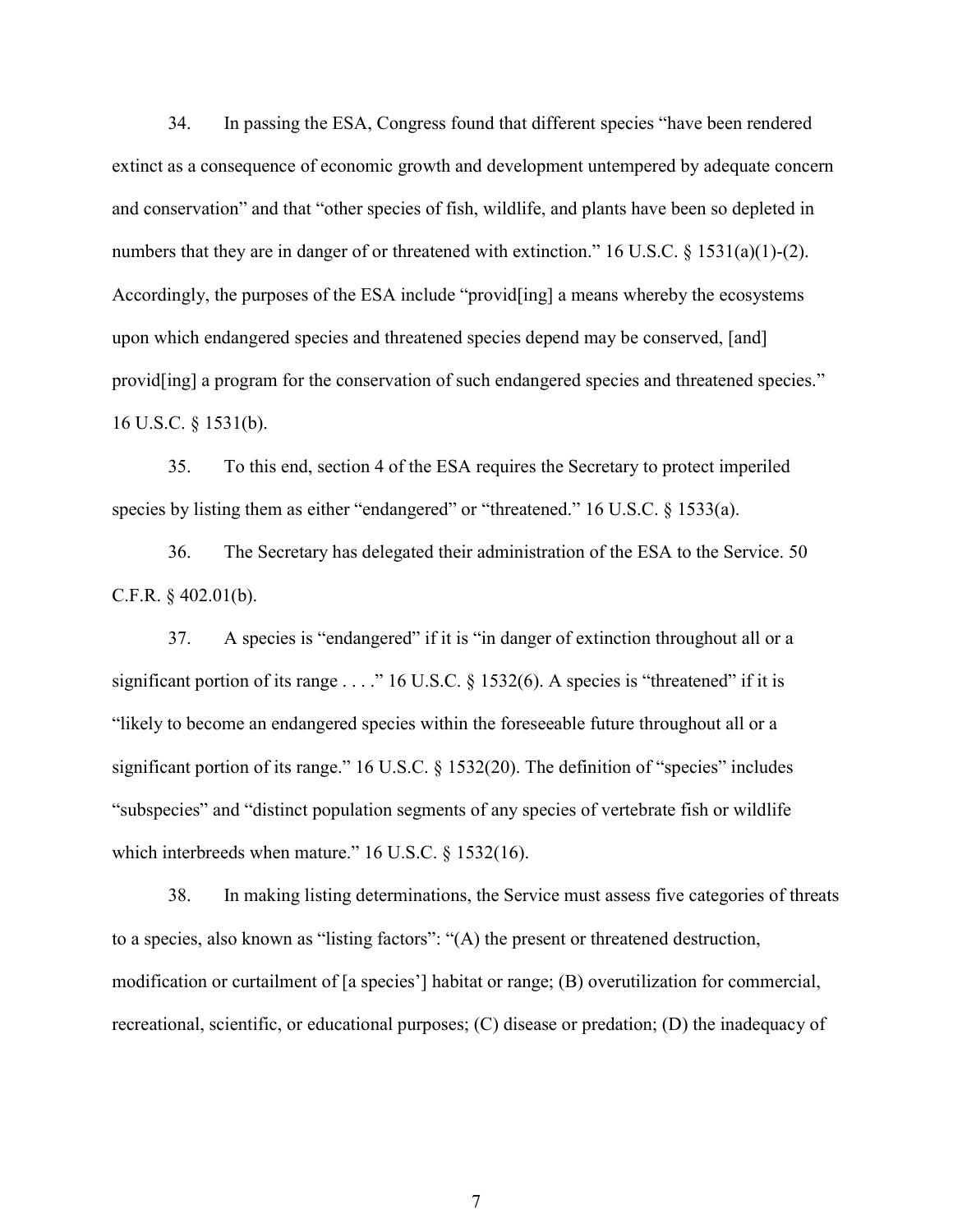existing regulatory mechanisms; or  $(E)$  other natural or manmade factors affecting [the species'] continued existence."  $16$  U.S.C. §  $1533(a)(1)$ .

39. If a species meets the definition of "endangered" or "threatened" because of "any one or a combination of" these five listing factors, the Service must list the species. 50 C.F.R. § 424.11(c); see 16 U.S.C. § 1533(a)(1) ("because of any of the following factors").

40. The ESA mandates that the Service make listing determinations "solely on the basis of the best scientific and commercial data available," 16 U.S.C. § 1533(b)(1)(A), which "may include, but are not limited to scientific or commercial publications, administrative reports, maps or other graphic materials, information received from experts on the subject, and comments from interested parties." 50 C.F.R. § 424.13.

41. The requirement that the Service rely "solely" on the "best scientific and commercial data available to [the Secretary]," 16 U.S.C. § 1533(b)(1)(A), means that the Service cannot require scientific certainty that a species is endangered or threatened.

42. Congress intended that the Service act before a species is driven to the brink of extinction. See 119 Cong. Rec. 30157, 30167 (1973) ("In the past, little action was taken until the situation became critical and the species was dangerously close to total extinction. This legislation provides us with the means for preventive action.") (remarks of Rep. Clausen); id. ("By heeding the warnings of possible extinction today, we will prevent tomorrow's crisis.") (remarks of Rep. Gilman).

43. A species does not receive the ESA's substantive protections unless the Service lists it as endangered or threatened. Thus, listing is the crucial first step in the ESA's system of species protections.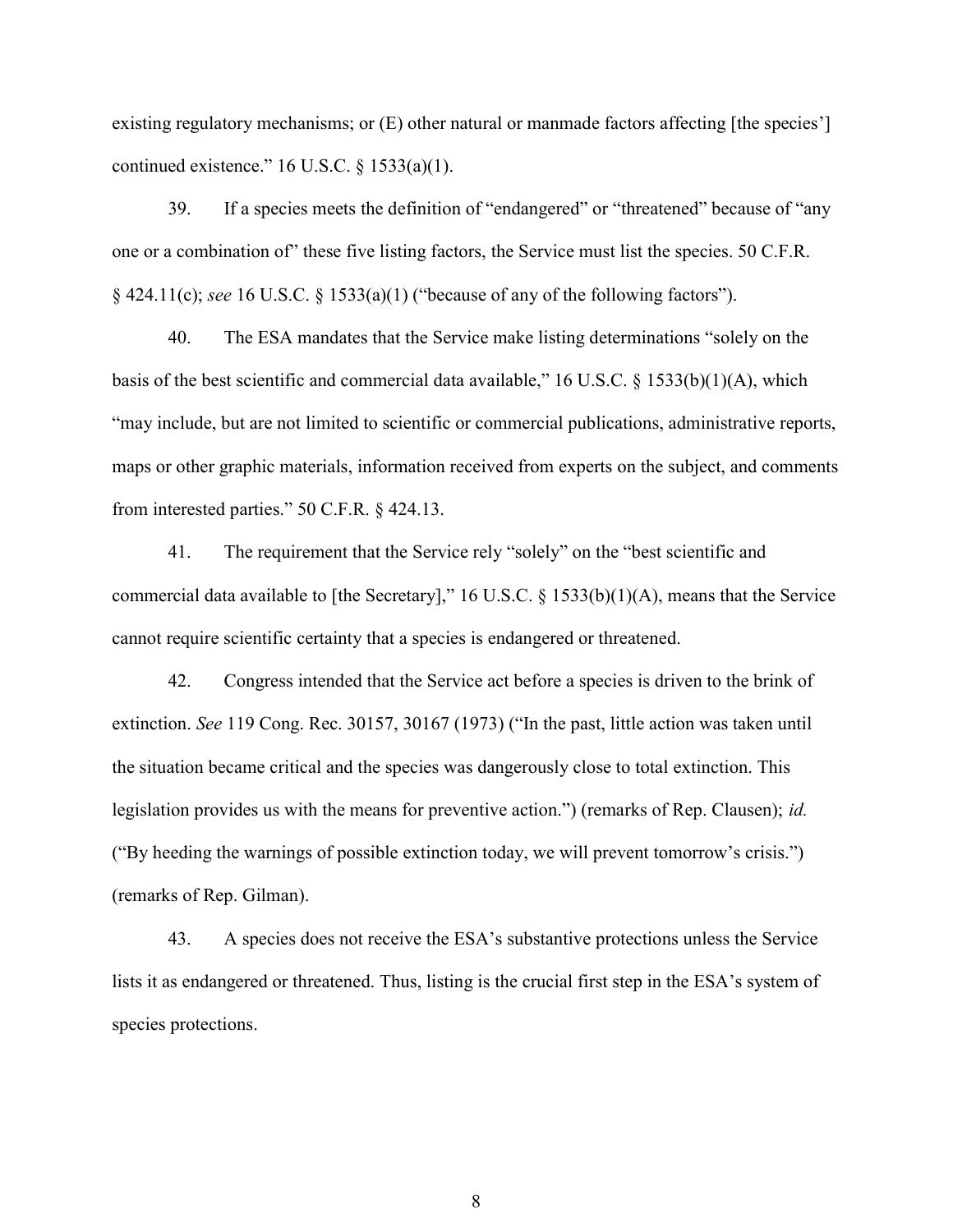44. Upon listing, an endangered species gains all of the protections under section 9 of the ESA, 16 U.S.C. § 1538, which makes it unlawful to "take" endangered species, meaning no person can harass, harm, pursue, hunt, shoot, wound, kill, trap, capture, or collect these species or disturb their habitats without first receiving authorization from the Service. See 16 U.S.C. § 1532(19) (defining take); 50 C.F.R. § 17.3 (defining harm in the ESA's definition of take).

45. Upon listing, threatened species are protected under section 4(d) of the ESA, 16 U.S.C. § 1533(d), which requires the Service to issue necessary and advisable regulations to conserve threatened species and allows the Service to extend the statutory protections afforded to endangered species by section 9, 16 U.S.C. § 1538, to threatened species.

46. To ensure the timely protection of species at risk, Congress set forth a detailed process whereby citizens may petition the Service to list a species as endangered or threatened, and established deadlines for the Service's response. 16 U.S.C. § 1533(b)(3); see 50 C.F.R. § 424.14.

47. Upon receiving a petition to list a species, the Service has ninety days to determine "whether the petition presents substantial scientific or commercial information indicating that the petitioned action may be warranted." 16 U.S.C. § 1533(b)(3)(A); 50 C.F.R. §  $424.14(h)(1)$ . This determination is known as a "ninety-day finding."

48. If the Service makes a positive ninety-day finding in response to a petition, it must conduct a status review of the species. 16 U.S.C.  $\S § 1533(b)(3)(A)$ , 1533(b)(1)(A); 50 C.F.R. § 424.14(h)(2). During the status review, the Service publishes a notice and invites comment on a species' status, which provides the basis for a listing determination. The Service may look beyond information presented in the listing petition or its own files during the status review. 50 C.F.R. § 424.13.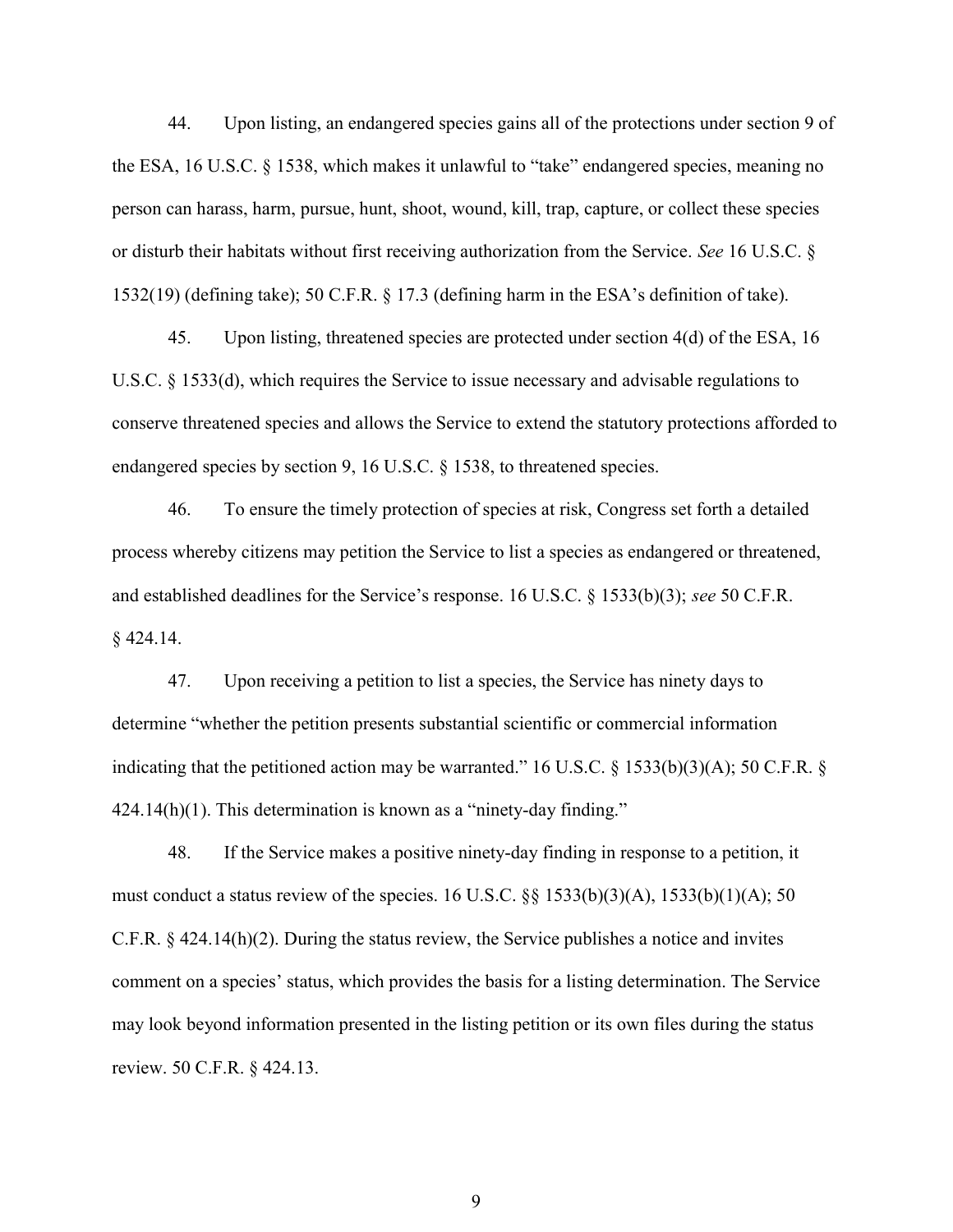49. In conducting its status review, the Service compiles the best available data regarding the species' biology and factors that influence the species viability in a "Species Status Assessment" ("SSA"). This document is supposed to serve as the biological underpinning for the Service's decision regarding whether a species warrants protection under the ESA.

50. Based on the results of the status review, the Service must make one of three findings within twelve months of receipt of the petition, known as a "twelve-month finding": (1) the petitioned action is "warranted"; (2) the petitioned action is "not warranted"; or (3) the petitioned action is warranted, but the Service's issuance of a proposed rule is presently "precluded because of other pending proposals to list, delist, or change the listed status of species" and the agency is making "[e]xpeditious progress . . . to list, delist, or change the listed status of qualified species . . ." (known as "warranted but precluded"). 50 C.F.R. § 424.14 (h)(2); see 16 U.S.C. § 1533(b)(3)(B). These determinations must be based on the "best scientific and commercial data available." 16 U.S.C. § 1533(b)(1)(A).

51. If the Service's twelve-month finding concludes that listing is warranted, the agency must publish notice of the proposed regulation to list the species as endangered or threatened in the Federal Register for public comment. 16 U.S.C. § 1533(b)(3)(B)(ii).

52. If the Service issues a twelve-month finding that listing the species is "not warranted," that finding is a final agency action subject to judicial review. 16 U.S.C. §§ 1533(b)(3)(B)(i), 1533(b)(3)(C)(ii).

#### Administrative Procedure Act

53. Under the APA, a reviewing court "shall hold unlawful and set aside agency action, findings, and conclusions found to be . . . arbitrary, capricious, an abuse of discretion, or otherwise not in accordance with law." 5 U.S.C. § 706(2)(A). While the ESA provides for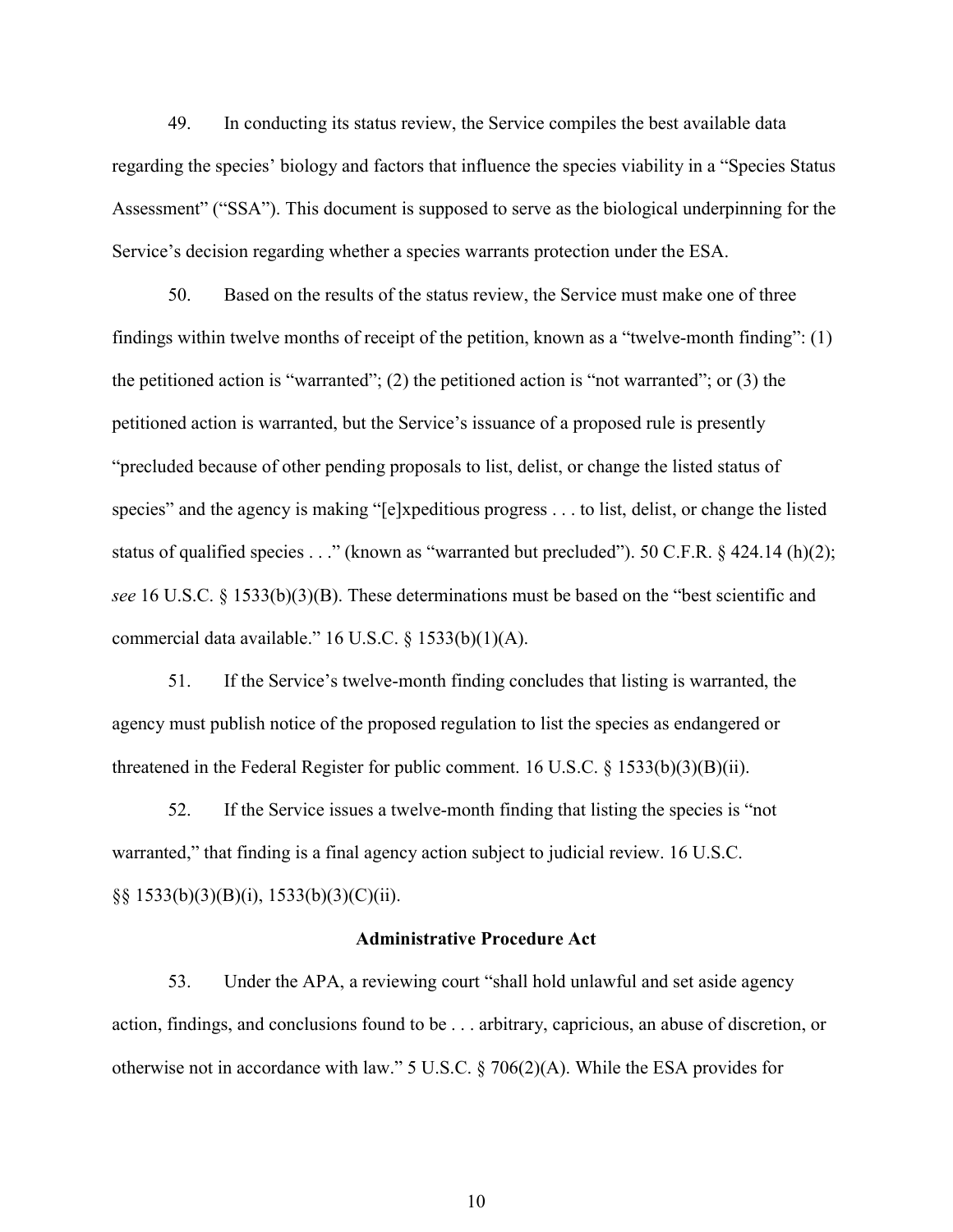judicial review of a "not warranted" twelve-month finding, 16 U.S.C. § 1540(g), the APA governs the standard and scope of judicial review. 5 U.S.C. §§ 701–706.

# FACTUAL BACKGROUND

54. The Kirtland's snake (Clonophis kirtlandii) is a small, non-venomous snake that lives in the Midwest and Ohio River Valley states.



Kirtland's snake (Clonophis kirtlandii). Photo Credit: Andrew Hoffman, U.S. Fish and Wildlife, Kirtland's Snake (Clonophis kirtlandii) Species Status Assessment at cover page (Mar. 2017)

55. The Kirtland's snake is identifiable by the eye-catching red ventral scales on its belly.

56. The Kirtland's snake is a secretive species that is notoriously difficult to detect. The species is fossorial, meaning that it spends most of its time underground, often in or near crayfish burrows. Even when above ground, it is almost always found under natural or artificial cover objects instead of basking in open areas.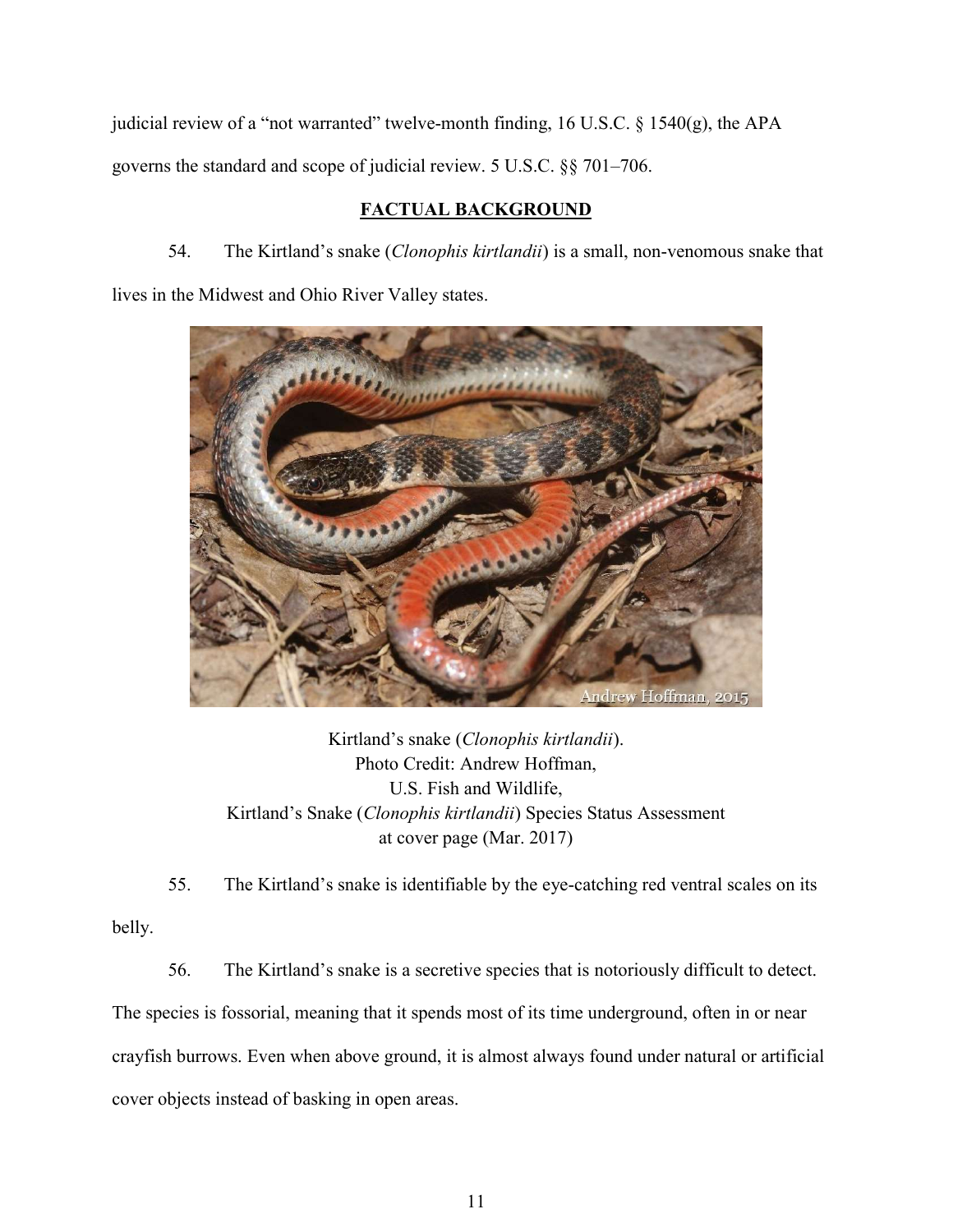57. The Kirtland's snake requires moist-soil environments to survive and is always found in close proximity to a permanent or seasonal water source, including wetlands, streams, reservoirs, lakes, or ponds.

58. Accordingly, the species' typical habitats include meadow wetlands, prairies, seasonal marshes, and forested riparian areas of streams and reservoirs.

59. The Kirtland's snake historically ranged across 139 counties in nine states: Illinois, Indiana, Kentucky, Michigan, Missouri, Ohio, Pennsylvania, Tennessee, and Wisconsin.

60. The Kirtland's snake population is declining in many parts of this range.

61. The most recent evidence indicates that the Kirtland's snake is currently only extant in sixty counties in seven states: Illinois, Indiana, Kentucky, Michigan, Missouri, Ohio, and Tennessee.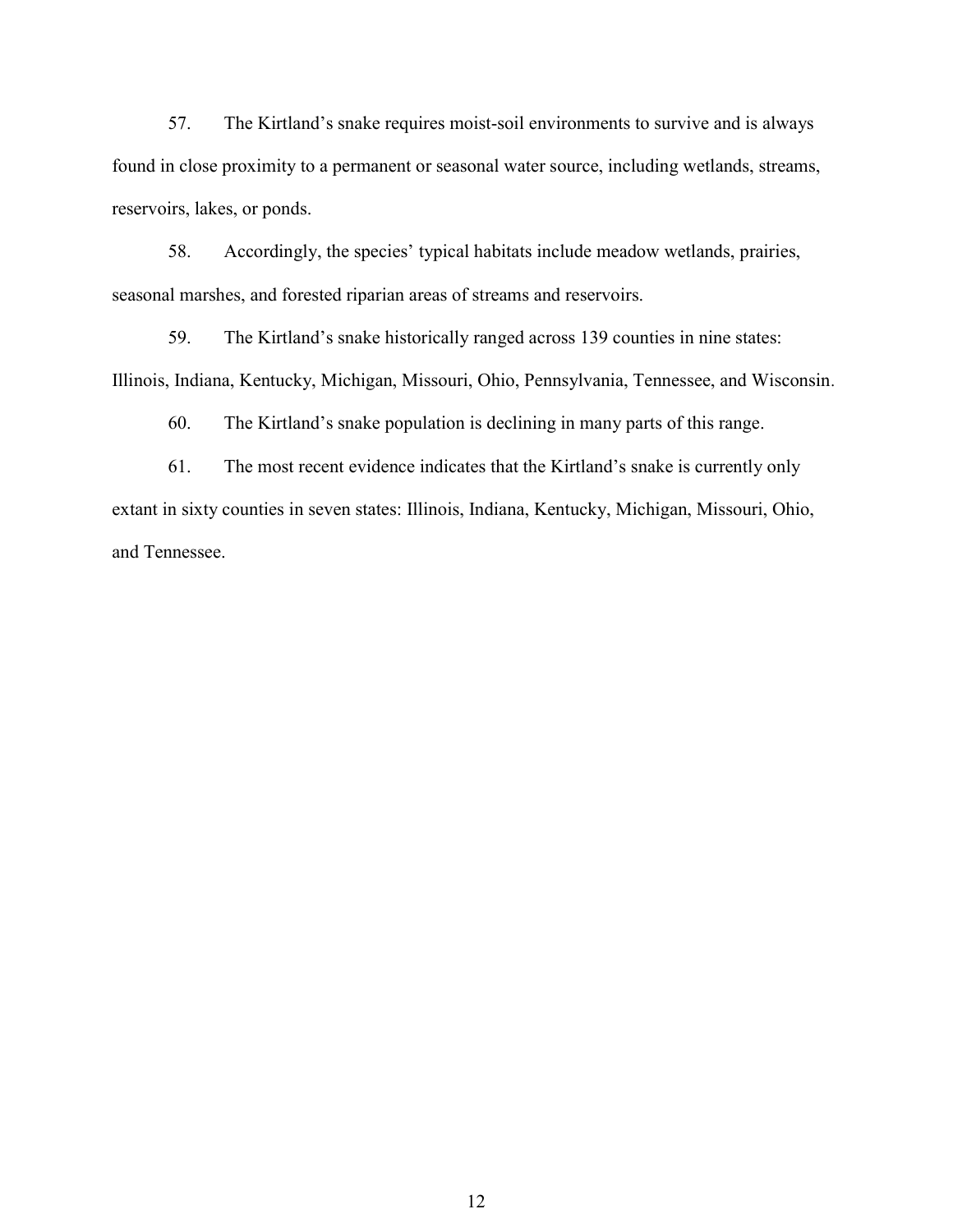62. In other words, the Kirtland's snake is only confirmed to exist in less than half of its historical range, as measured by counties.



U.S. Fish and Wildlife Service, Kirtland's Snake (Clonophis kirtlandii) Species Status Assessment at 24 (Figure 4.3) (Mar. 2017)

# Threats to the Kirtland's Snake

Habitat Loss from Residential and Agricultural Development

63. The primary threat contributing to the decline of the Kirtland's snake comes from development, both residential and agricultural.

64. Agricultural land use has destroyed much of the Kirtland's snake's habitat.

65. Separately, urban sprawl continues to encroach on previously undeveloped areas,

reducing the Kirtland's snake's natural habitat.

66. The conversion of previously undeveloped lands for both agriculture and urban

development leads to habitat destruction, degradation, and fragmentation.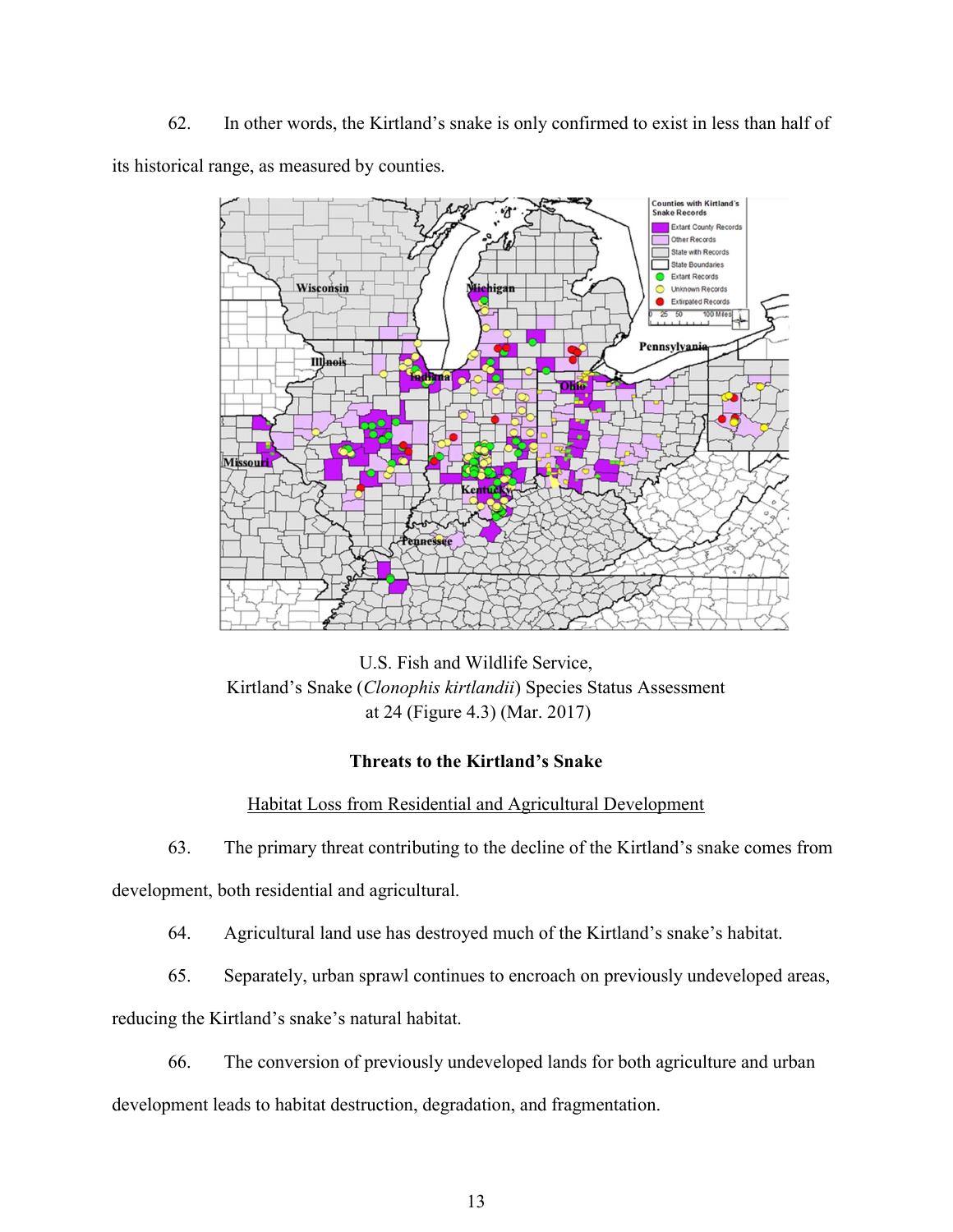67. Substantial wetland habitat has been lost throughout the species' range in the last century.

68. Because the species' natural habitats have become increasingly rare, the Kirtland's snake has been forced to inhabit remnant wet areas in urban and suburban settings that are currently off-limits or otherwise undesirable for development, at least for now.

69. Accordingly, a large proportion of the recorded observations of extant Kirtland's snakes occur in urban areas. The species has been reported in vacant lots, trash dumps, parks, cemeteries, and neighborhood yards.

70. These urban populations are likely remnants of larger populations of Kirtland's snakes that have been mostly extirpated by urbanization and agriculture.

71. The remaining urban populations are small and isolated, and therefore more vulnerable to extirpation.

72. The urban sites that continue to persist may be more vulnerable to habitat loss or modification from development or collection.

73. Known populations in Toledo, Chicago, and Indianapolis have been lost to development.

### Climate Change

74. Climate change also poses a substantial threat to the continued survival of the Kirtland's snake.

75. The U.S. Global Change Research Program predicts that temperatures will increase and precipitation patterns will change across the Snake's range in the coming decades.

76. As a result of these changes, the Snake is expected to see greater declines in climatic suitability than other reptiles in the region.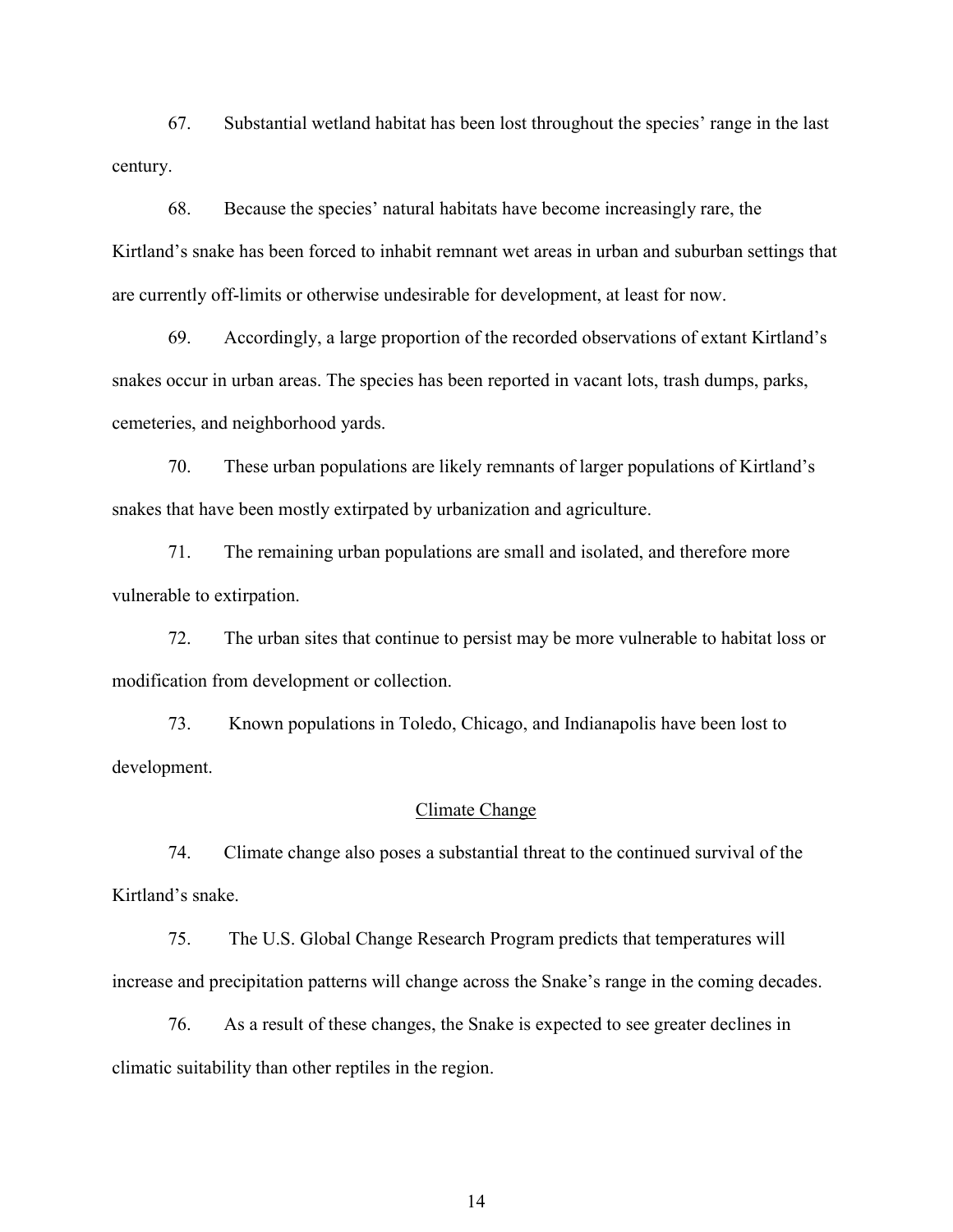77. A decline in climatic suitability means that the climate in the range that the Snake inhabits will become less suitable for the Snake's ecological needs.

78. Based on a 2013 report that modeled potential climate change impacts on the Kirtland's snake, the Service found that potentially large portions of the Snake's current range will have different and likely unfavorable climate conditions in the future.

79. As cited in that 2013 report, the worst-case model predicts that in 2050, only 14% of the Snake's current known locations will be climatically similar to those locations' conditions at the time of the study, while the best-case model predicts that 72% of locations will remain climatically similar.

80. The worst-case model also predicts that in 2080, only 3% of the Snake's current known locations will be climatically similar to those locations' conditions at the time of the study, while the best-case model predicts that 33% of locations will remain climatically similar.

81. The model also shows that areas of high climatic suitability for the Kirtland's snake will steadily decline, whether currently occupied by the Snake or not.

82. This means that, overall, there will be fewer areas for the Snake to inhabit that are highly suitable to meeting the Snake's needs.

83. While Ontario, Canada and western New York are predicted to become climatically suitable for the Kirtland's snake in the future, the Service has stated that it is unlikely that the Snake will be able to colonize these areas.

84. This is because it is not likely that the Snake would be able to move the hundreds of miles necessary to occupy these new areas, especially given habitat fragmentation and the species' site fidelity.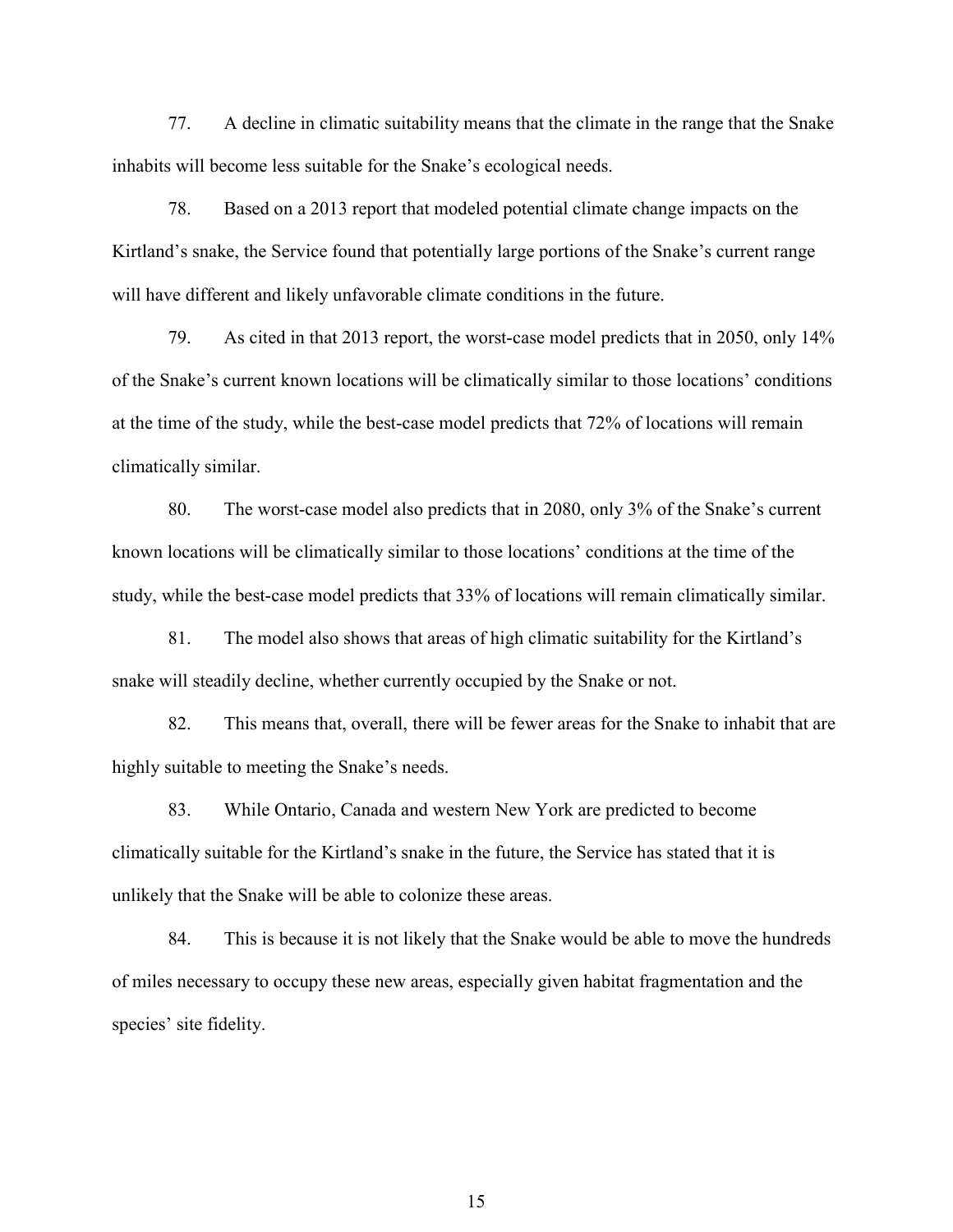85. Site fidelity means that the Kirtland's snake tends to return to the same previously occupied areas, rather than moving into new territory.

86. It is unknown how the Kirtland's snake will respond to these changes in the climate in their current range.

# Existing State Regulatory Mechanisms

87. Several states where the Kirtland's snake lives list the species as threatened or endangered under the relevant state laws.

88. However, the protections afforded by these laws are mostly limited to prohibiting collection of the species.

89. These state-level protections neither address the primary threats facing the Kirtland's snake from habitat destruction and climate change, nor do they address the cumulative danger of smaller threats such as agricultural pesticides.

90. Each of Indiana, Michigan, and Pennsylvania lists the Kirtland's snake as endangered. These states only prohibit activities such as taking, possession, transport, import, export, buying, disposal and selling of the species.

91. In Indiana, Michigan, and Pennsylvania, an endangered listing is based on the risk of extirpation in the foreseeable future.

92. "The foreseeable future" is an unspecified term left to the discretion of each state.

93. Illinois, Kentucky and Ohio list the Kirtland's snake as threatened because it is likely to become endangered in the foreseeable future.

94. "Likely to become endangered" is vague.

95. Illinois, Kentucky and Ohio each fail to propose any sort of timeline or reparative measures to prevent further degradation of the Snake population.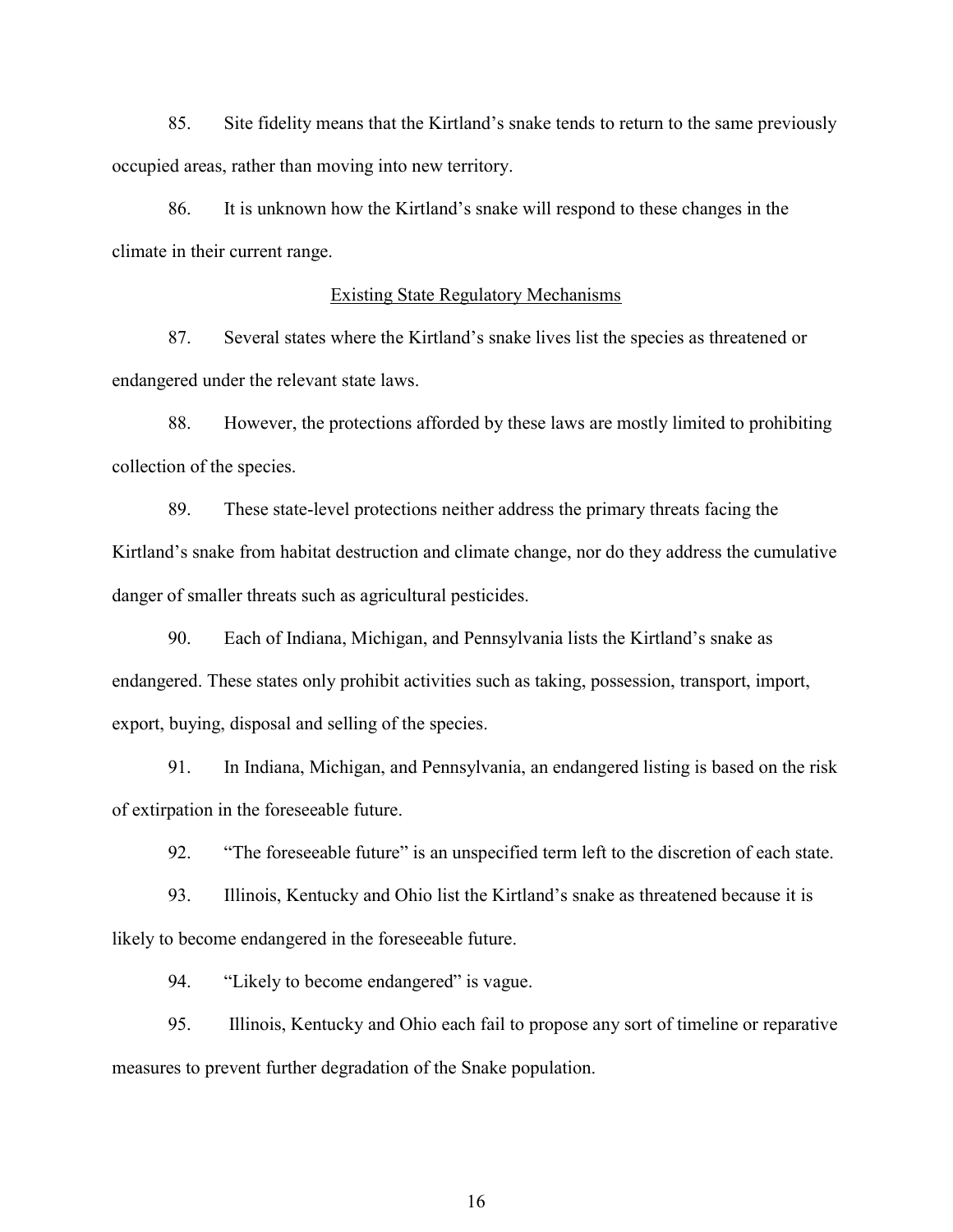96. For example, Kentucky allows anyone to take up to five individual Kirtland's snakes per year for personal use without a permit.

97. Similarly, Ohio only prohibits buying and selling of the Kirtland's snake without a permit.

98. Other states within the Kirtland's snake habitat range do even less to protect the species: Missouri, Tennessee, and Wisconsin do not classify the Snake as threatened or endangered.

99. Missouri lists the Kirtland's snake as a species of conservation concern, S1 (critically imperiled), but does not offer any general protections for species under this designation.

100. Tennessee lists the Kirtland's snake as extremely rare and critically imperiled, but affords the species no protection.

101. Wisconsin does not list the species and does not offer any protections for the Snake.

102. Thus, the existing state regulations fail to address the primary threats facing the species, which are habitat destruction and climate change within a significant portion of its range.

103. ESA protections would help the Kirtland's snake survive each of these stressors through habitat protections and focused recovery planning for isolated populations within the range.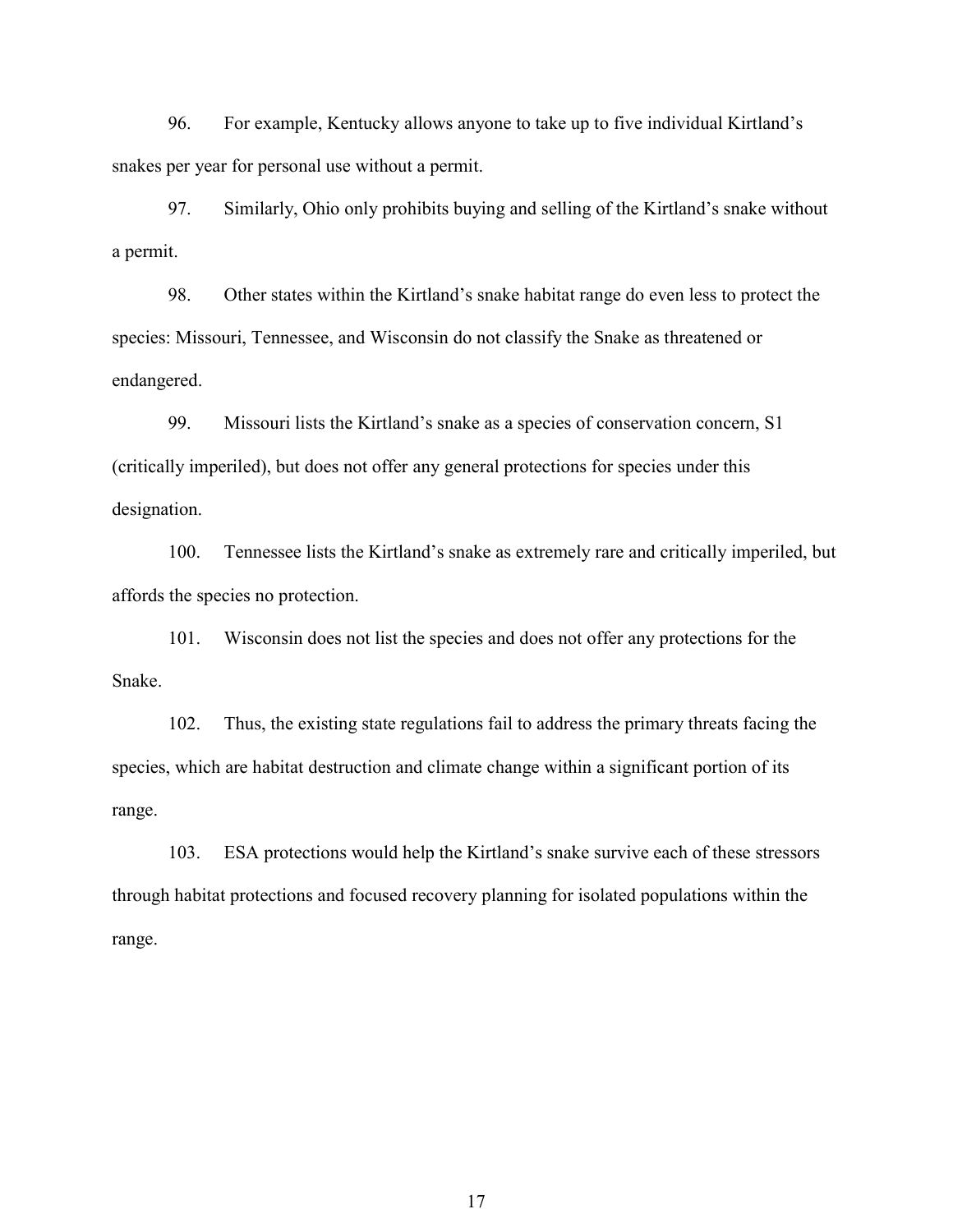## The Center's Petition and Listing History

104. On April 20, 2010, the Center petitioned the Secretary to have the Service list the Snake as threatened or endangered under the ESA.

105. In its September 27, 2011, ninety-day finding, the Service agreed that listing the Kirtland's snake as endangered or threatened may be warranted based on one or more of the five listing factors: (A) present or threatened habitat destruction, modification, or curtailment of the species' habitat or range; (B) overutilization for commercial, recreational, scientific, or educational purposes; (C) disease or predation; (D) the inadequacy of existing regulatory mechanisms; or (E) other natural or manmade factors affecting the species' continued existence. 76 Fed. Reg. 59,836, 59,859 (Sept. 27, 2011).

106. Following its ninety-day finding, the Service initiated a status review to determine whether listing the Kirtland's snake under the ESA was warranted.

107. On June 17, 2014, the Center filed a complaint against the Service for not meeting the statutory petition deadlines, namely the requirement that the Service publish a listing decision within twelve months of receiving a petition.

108. Per a settlement agreement, the Service agreed to publish a twelve-month finding regarding the Kirtland's snake by September 30, 2017.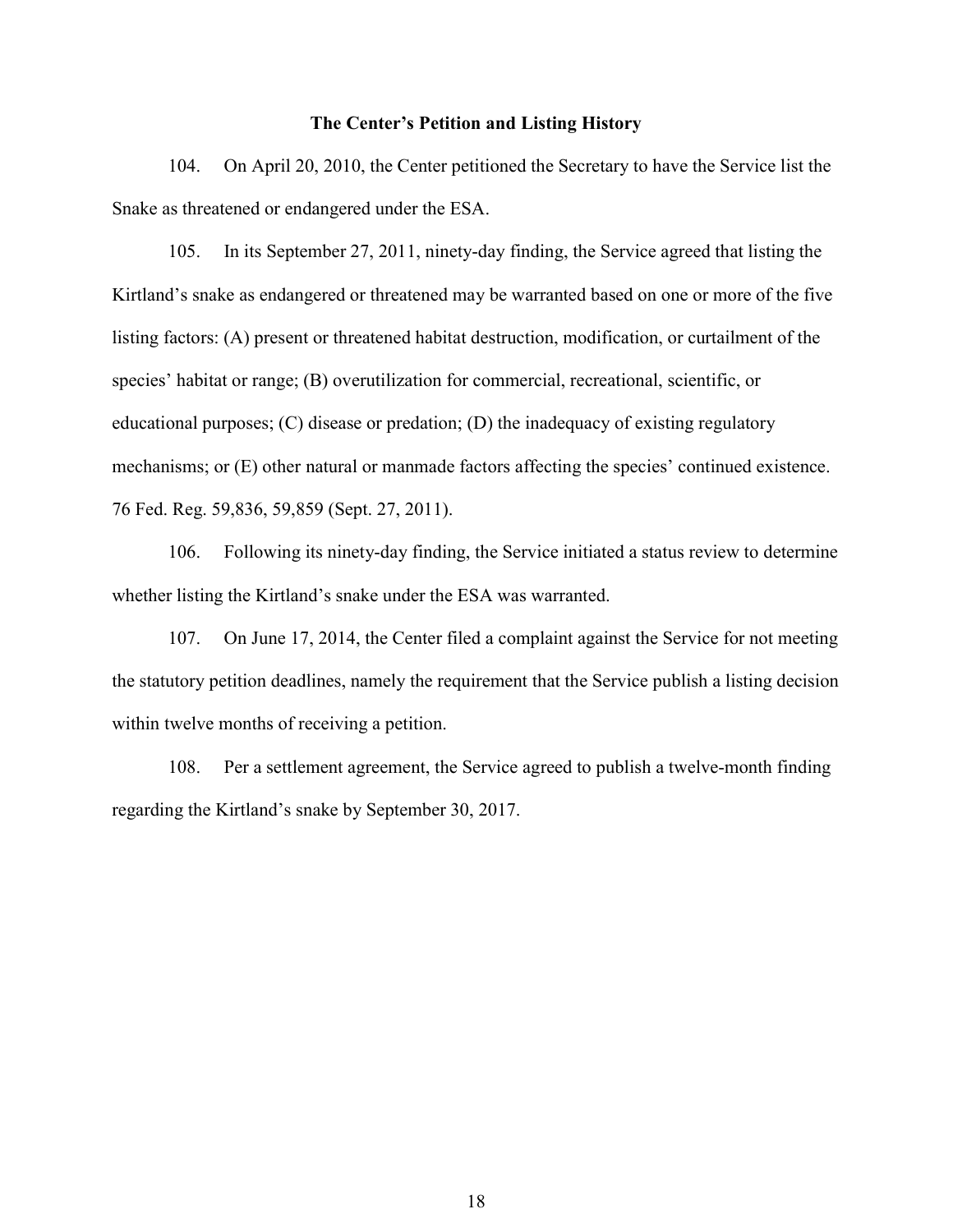#### The Service's Unlawful Not Warranted Determination

109. On October 5, 2017, the Service published its Twelve-Month Finding for the Kirtland's snake based on the evidence that the Service compiled in the SSA.

110. In the Twelve-Month Finding, the Service found that listing the Kirtland's snake is not warranted because the Service concluded that "the Kirtland's snake is not in danger of extinction nor is it likely to become so in the foreseeable future throughout all or a significant portion of its range." 82 Fed. Reg. 46,618, 46,642 (Oct. 5, 2017).

#### The Service's Consideration of the Five Listing Factors Was Unlawful

111. In the Twelve-Month Finding, the Service described the many actual threats facing the Kirtland's snake as merely "potential threats." Id. at 46,641.

112. The Service determined that none of these threats is occurring to a degree or magnitude that would result in population- or species-level impacts.

113. In the Twelve-Month Finding, the Service dismissed the threats facing the Kirtland's snake with only minimal analysis.

114. The Service acknowledged that habitat loss and degradation from urbanization and development (Listing Factor A) pose a potential threat to the Kirtland's snake, but dismissed this threat, stating that Snake populations have persisted in degraded urban habitats.

115. However, the Service failed to consider that these urban populations are remnant populations that are small, isolated, and therefore highly vulnerable to extirpation by further development.

116. The Service also gave limited analysis to other potential threats to the Snake, including collection for the pet trade (Listing Factor B), disease (Listing Factor C), and road mortality (Listing Factor E).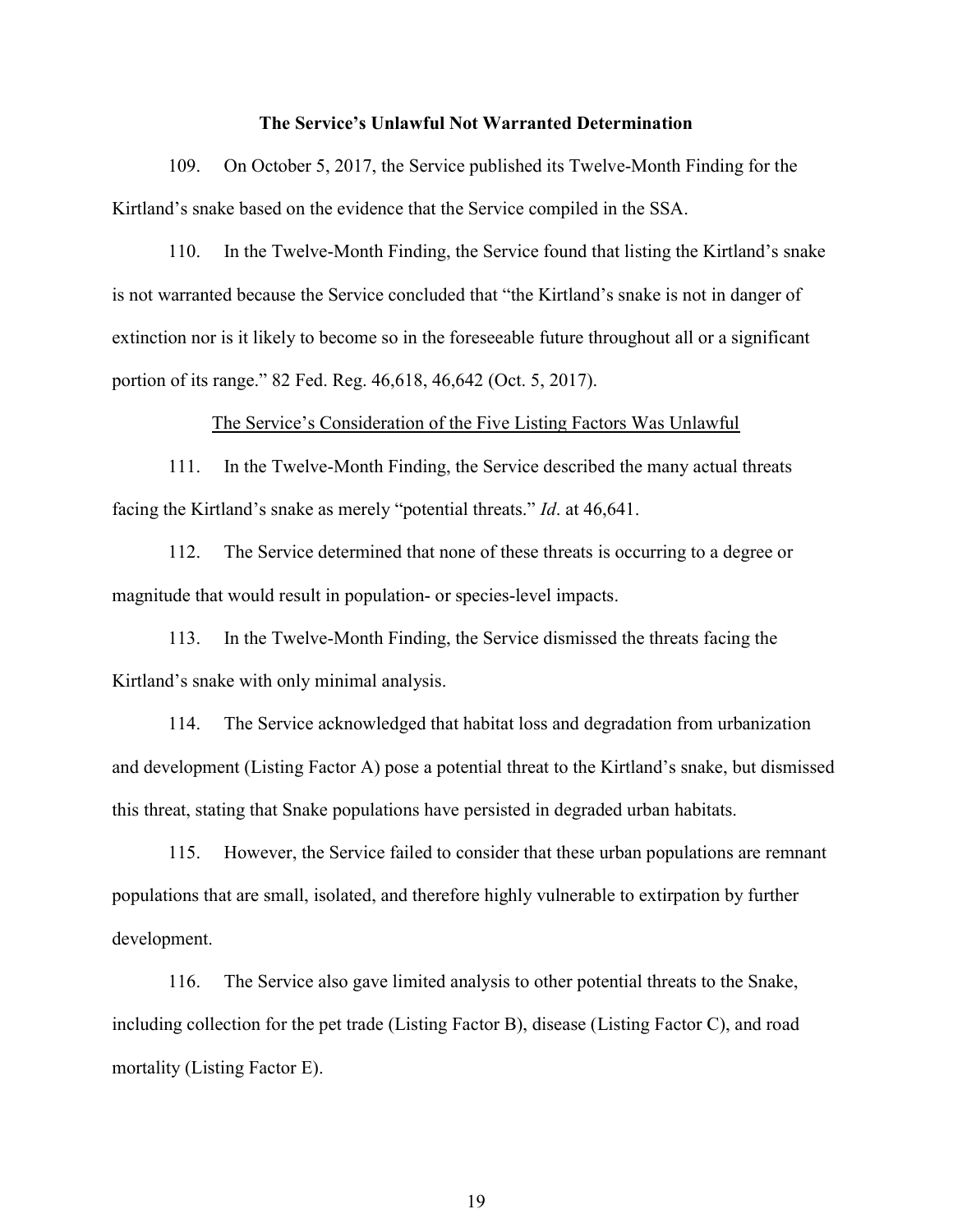117. The Service dismissed these threats as too insignificant to pose population- or species-level impacts.

118. The Service's Twelve-Month Finding entirely failed to assess Listing Factor D, the inadequacy of existing regulatory mechanisms.

# The Service's Reliance on Uncertainty Was Unlawful

119. Additionally, the Service dismissed the evidence that climate change is another natural or manmade factor affecting the Snake's continued existence (Listing Factor E).

120. The evidence that the Service compiled in the SSA indicates that the Kirtland's snake will see substantial declines in climatic suitability across its current range as a result of climate change.

121. For example, the Service found that temperatures across the Kirtland's snake's range are expected to increase by as much as 8.5 degrees Fahrenheit by 2100 compared to average temperatures from 1979 to 2000, and precipitation patterns are expected to change across the range.

122. Yet the Service nevertheless dismissed this unrefuted evidence that climate change will have deleterious effects on the Snake's habitat.

123. Instead, the Service concluded that "the impact of climate change on this species is too uncertain to make reasonable and reliable predictions, and therefore is unknown." U.S. Fish and Wildlife Service, Species Assessment and Listing Priority Assignment Form (Kirtland's Snake) 14 (July 25, 2017).

124. The Service stated that the Snake could adapt to the predicted changes in climate.

125. The Service reached this conclusion despite the fact that the Snake would not be likely to move hundreds of miles to inhabit climatically suitable areas in the future (e.g., large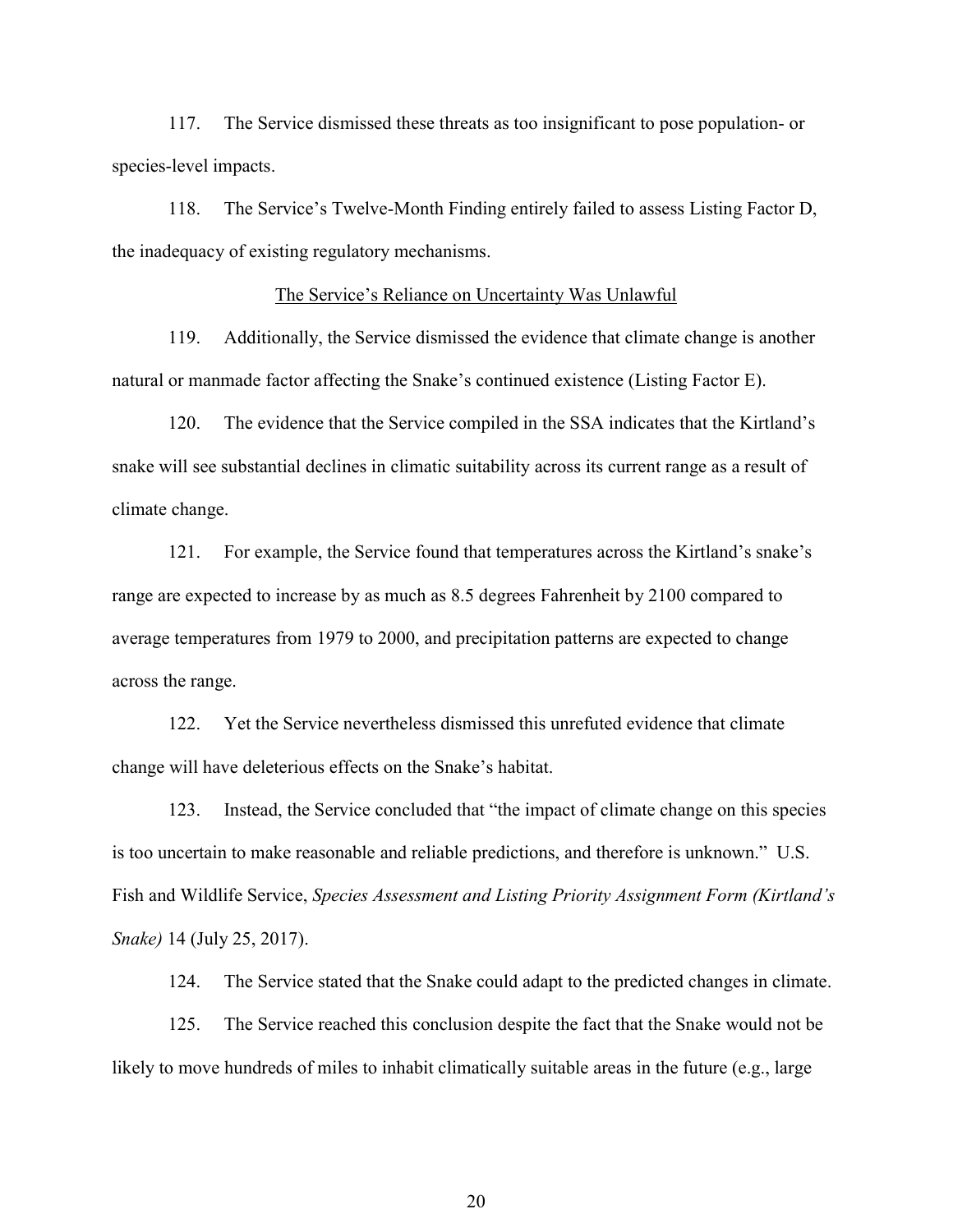portions of Ontario, Canada and western New York state) that are distant from their current range.

## The Service's Consideration of Threats

#### in a "Significant Portion" of the Snake's Range Was Unlawful

126. The Service's consideration of threats in a "significant portion" of the Snake's range was unlawful in three ways.

127. First, in determining whether the Snake is threatened or endangered in a "significant portion of its range," the Service's policy was to consider a portion of range "significant" if "without that portion, the species in the remainder of its range warrants listing." Id. at 17 (emphasis in original).

128. In this interpretation of "significant," the Service restated a policy that courts have vacated because it renders the phrase superfluous and conflicts with the statute's legislative history. See Defs. of Wildlife v. Norton, 258 F.3d 1136, 1142 (9th Cir. 2001); Desert Survivors v. U.S. Dep't of Interior, 321 F. Supp. 3d 1011, 1072–73 (N.D. Cal. 2018); Ctr. for Biological Diversity v. Jewell, 248 F. Supp. 3d 946, 955 (D. Ariz. 2017), amended in part, No. CV-14- 02506-TUC-RM, 2017 WL 8788052 (D. Ariz. Oct. 25, 2017) (limiting the vacatur to Arizona).

129. Second, the Service evaluated whether the Snake is threatened or endangered in a significant portion of its range by considering only threats that are geographically concentrated in certain portions of the Snake's range.

130. The Service determined that if the threats to the species are essentially uniform throughout its range, then the species is not likely to be in danger of extinction or likely to become so in the foreseeable future in any portion of its range.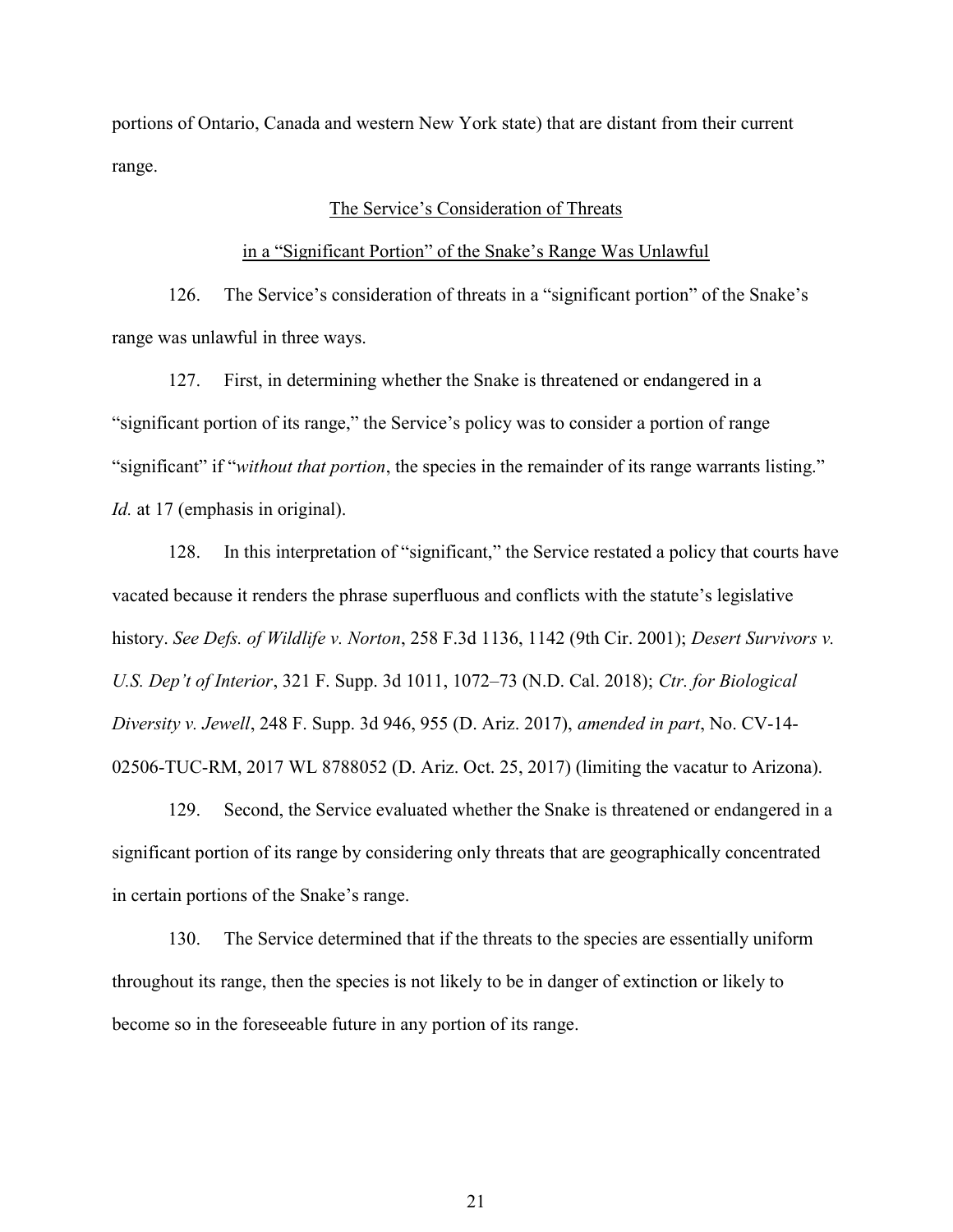131. However, widespread threats that do not endanger the Snake in the entirety of its range may nevertheless endanger the species in a significant portion of its range because of small population size, population isolation, or other intrinsic factors that the Service did not consider as part of its analysis.

132. Third, the Service stated it did not find any concentrated threats facing the Snake using the Service's flawed concentrated threat methodology.

133. However, development and associated habitat loss and wetland modification; agricultural pesticides; and climate change may affect a geographically "concentrated" area of the Snake's habitat.

134. Although habitat loss and wetland modification for agricultural and residential uses occurs throughout the Midwest, such loss and modification does not occur uniformly throughout the Snake's range.

135. Habitat loss and wetland modification does not occur at the same rate or to the same extent in each area of the Snake's range.

136. Further, residential and agricultural development likely do not pose a threat in the same area.

137. Isolated and small remnant Snake populations that occupy remaining habitats are highly vulnerable to extirpation by further development.

138. Thus, isolated and small remnant Snake populations are affected differently than more robust populations in other areas.

139. The Service did not directly address how development and the Snake's population isolation may interact to create a concentrated threat.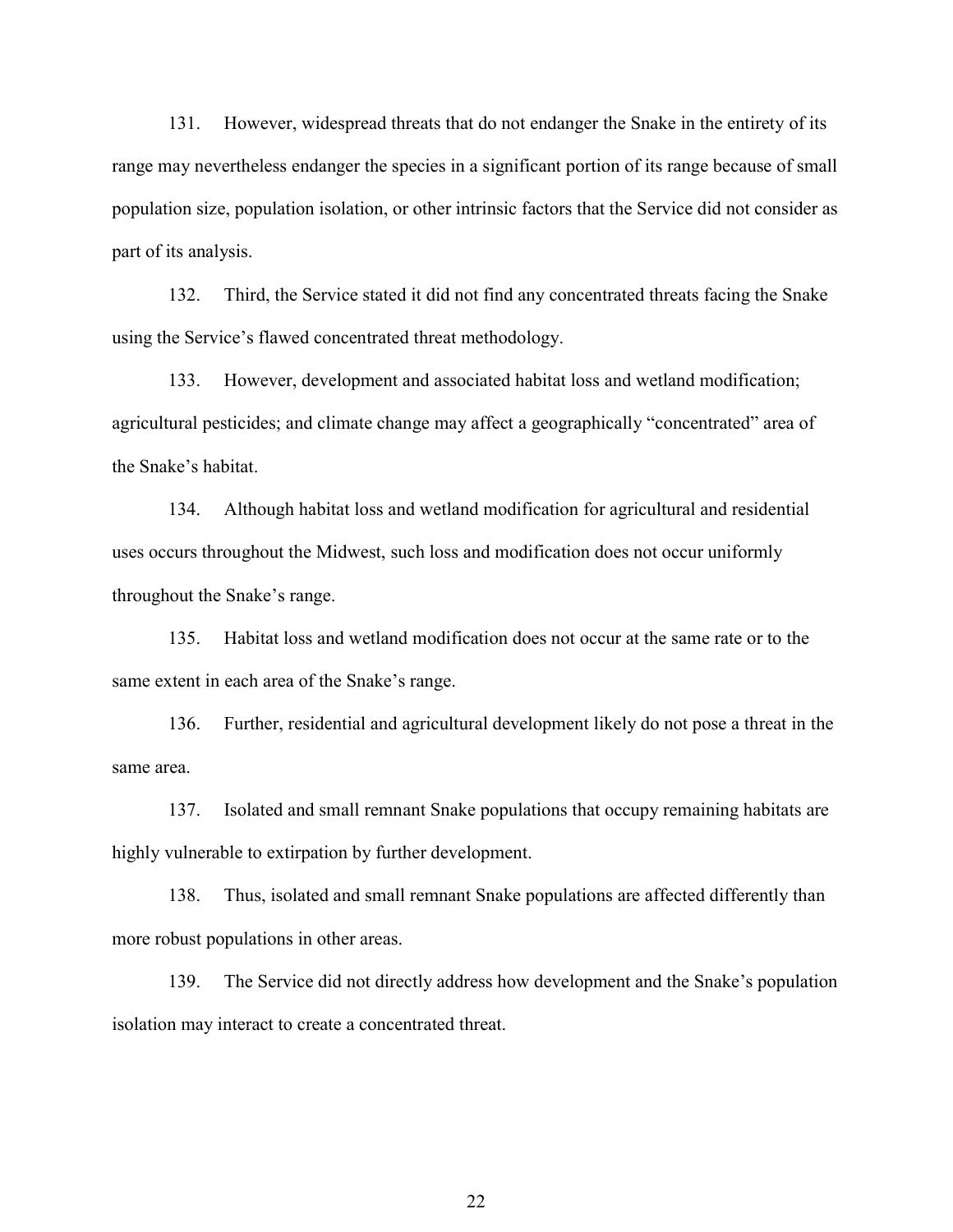140. Also, the Service did not evaluate whether agricultural pesticides pose a threat in concentrated areas or at all.

141. Finally, the Service cited evidence that climate change would affect portions of the snake's range at different rates and to different extents.

142. However, the Service did not find that climate change may pose a concentrated threat.

143. Each of these non-uniform threats may constitute a concentrated threat under the Service's methodology.

# CLAIMS FOR RELIEF

#### First Claim for Relief

# Violation of the ESA: Failure to Apply Lawfully the Five Listing Factors

144. Plaintiffs re-allege and incorporate by reference all the allegations set forth in paragraphs 1-143.

145. The ESA requires the Service to base its determination of whether to list the Kirtland's snake on five statutory factors: "(A) the present or threatened destruction, modification, or curtailment of its habitat or range; (B) overutilization for commercial, recreational, scientific, or educational purposes; (C) disease or predation; (D) the inadequacy of existing regulatory mechanisms; or (E) other natural or manmade factors affecting its continued existence." 16 U.S.C. § 1533(a)(1).

146. If any one factor or a combination of the factors causes the species to be endangered or threatened, the Service must provide the full protection of the Act and list it. 50 C.F.R.  $§$  424.11(c).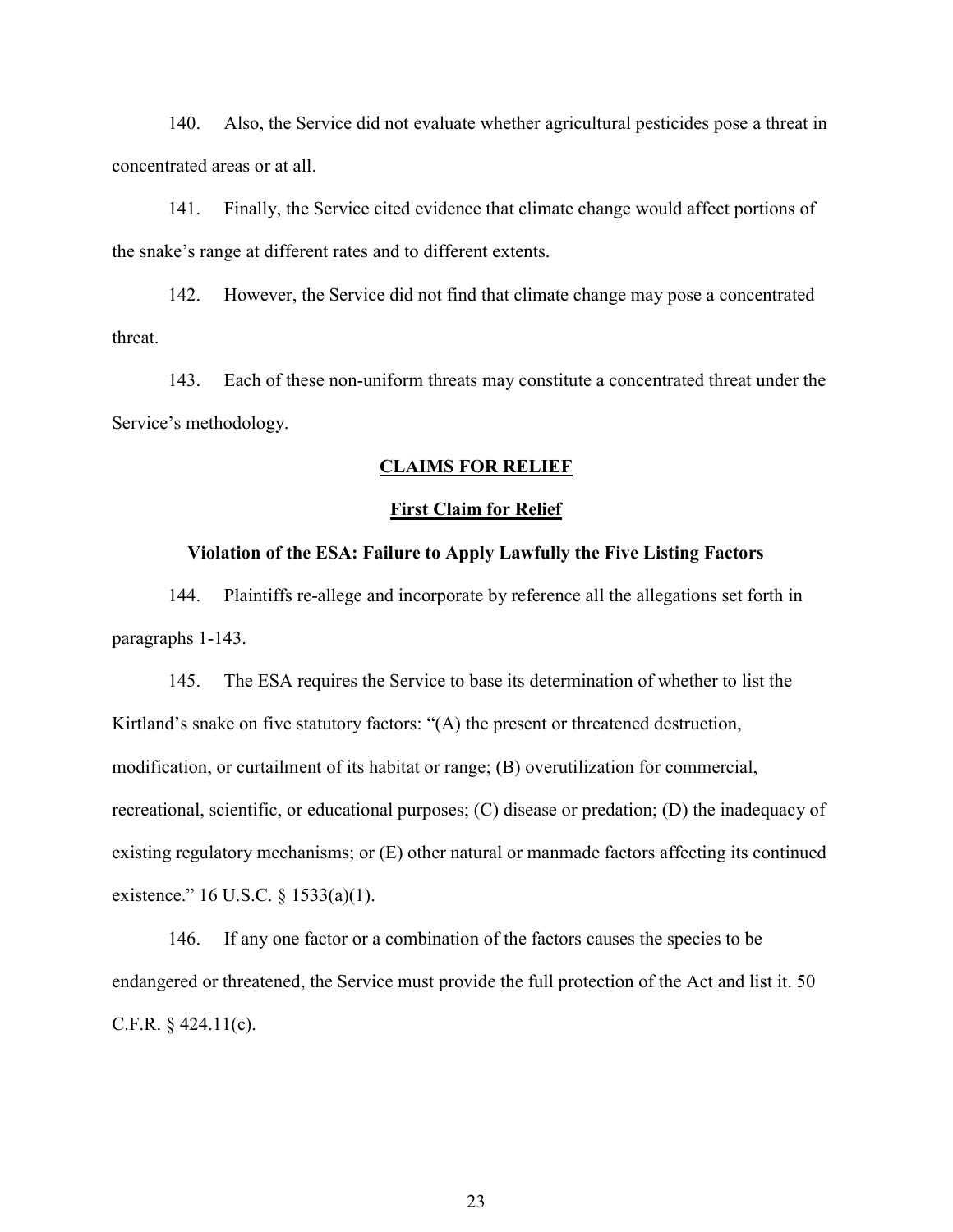147. In its Twelve-Month Finding for the Kirtland's snake, the Service entirely failed to consider Listing Factor D, the inadequacy of existing regulatory mechanisms.

148. Although the Service included at least token mention of the other four listing factors, it did not reference Factor D at all.

149. Moreover, had the Service lawfully considered and applied all five listing factors, those would have dictated that the Service list the Kirtland's snake as threatened or endangered.

150. Therefore, the Service's listing decision violates the ESA, 16 U.S.C. § 1533(a)(1), and is arbitrary, capricious, and not in accordance with law, under the judicial review standards of the APA, 5 U.S.C. § 706(2)(A).

#### Second Claim for Relief

### Violation of the ESA: Failure to Use the Best Scientific Data Available

151. Plaintiffs re-allege and incorporate by reference all the allegations set forth in paragraphs 1-150.

152. In making decisions regarding whether to list a species as threatened or endangered, the Service must rely "solely on the basis of the best scientific and commercial data available." 16 U.S.C. § 1533(b)(1)(A).

153. The Service is required to rely on the best available scientific evidence, even if that evidence is uncertain or inconclusive.

154. In its Twelve-Month Finding, the Service failed to provide a rational explanation for its finding that the Kirtland's snake is not endangered or threatened when the best available scientific evidence indicates that climate change will make most of the snake's current range unsuitable for the species in the foreseeable future.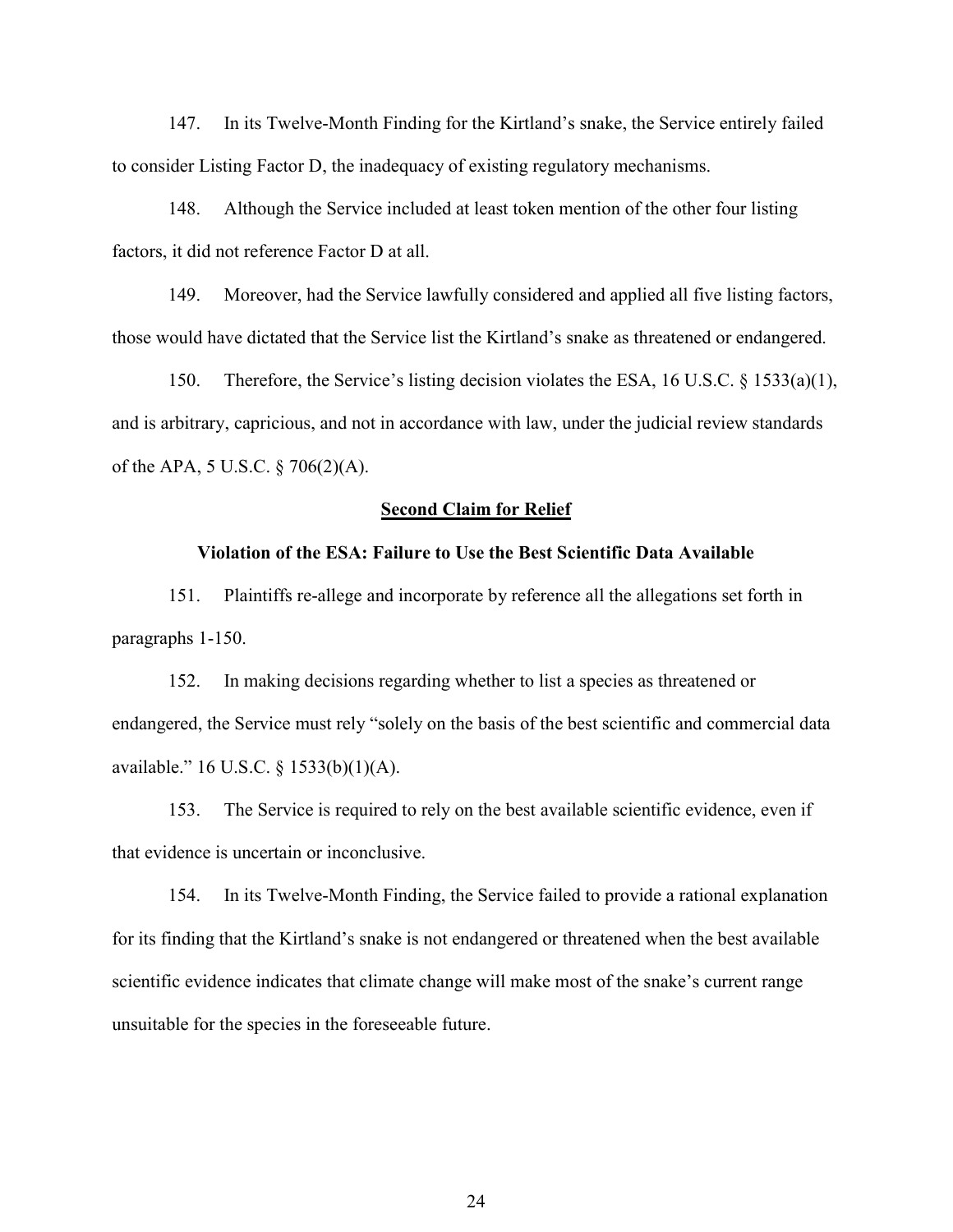155. The Service arbitrarily assumed, without any scientific basis, that the Kirtland's snake can adapt to and survive climate changes in its current range.

156. In its Twelve-Month Finding, the Service relied on uncertainty to deny the Kirtland's snake protection as endangered or threatened.

157. The ESA requires that the Service give the benefit of the doubt to the species when making a listing determination.

158. Therefore, the Service's Twelve-Month Finding violates the ESA, 16 U.S.C. § 1533(b)(1)(A) and is arbitrary, capricious, an abuse of discretion, and not in accordance with law, under the judicial review standards of the APA, 5 U.S.C. § 706(2)(A).

#### Third Claim for Relief

# Violation of the ESA: Failure to Analyze Lawfully Whether the Kirtland's Snake Is Threatened or Endangered in a Significant Portion of Its Range

159. Plaintiffs re-allege and incorporate by reference all the allegations set forth in paragraphs 1-158.

160. An "endangered" species is one that is "in danger of extinction throughout all or a significant portion of its range," 16 U.S.C. § 1532(6) (emphasis added), and a "threatened" species as one that is "likely to become an endangered species within the foreseeable future throughout all *or a significant portion of its range*," 16 U.S.C. § 1532(20) (emphasis added).

161. The Service's significant–portion-of-range evaluation for the Snake is flawed for three reasons.

162. First, the Service's interpretation of "significant" was contrary to the ESA's statutory language, as it renders the "significant portion of its range" language in the ESA superfluous and restates a policy that courts have vacated. 16 U.S.C. § 1532(6), (20).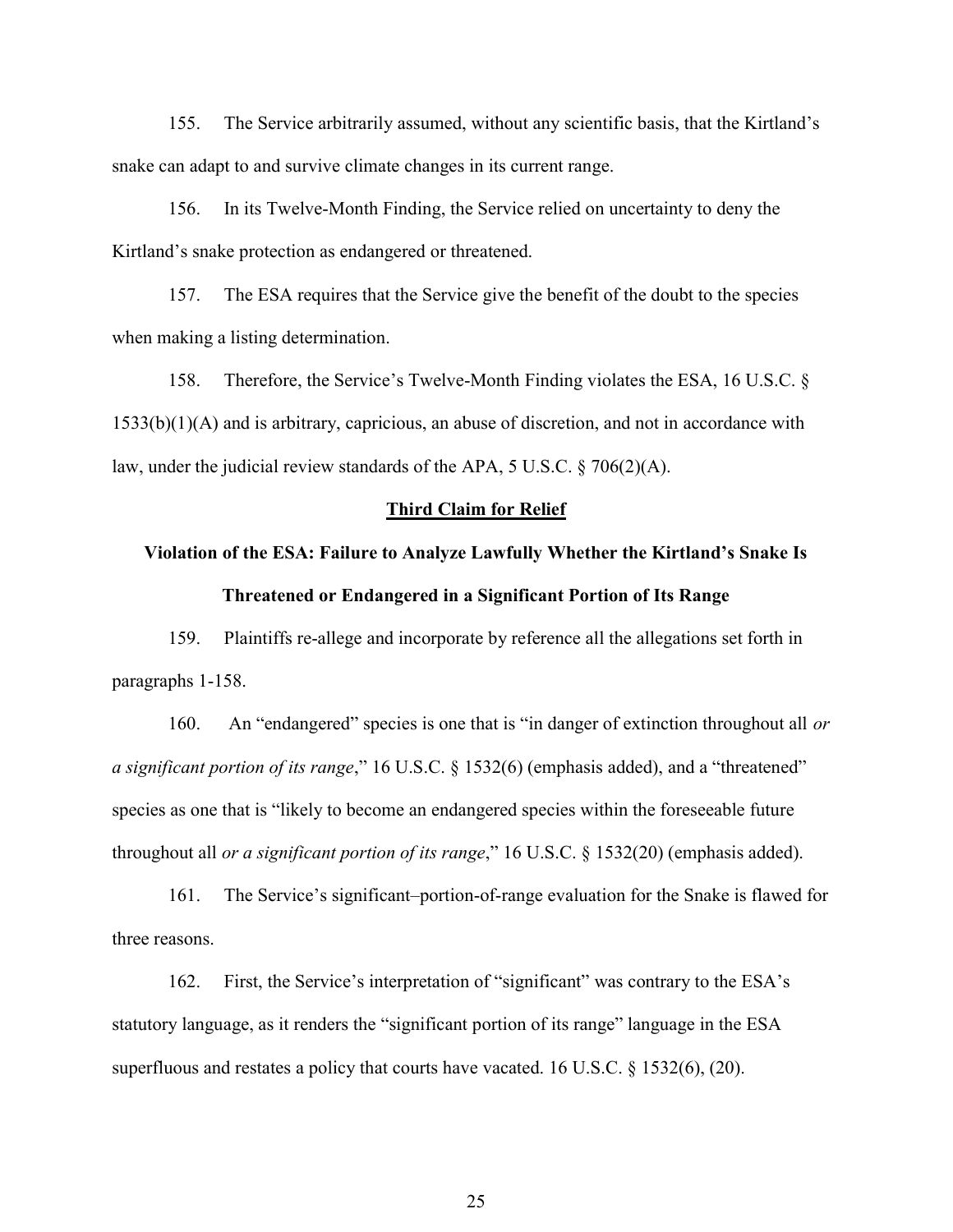163. Second, the Service unlawfully determined that the Snake was not threatened or endangered throughout a significant portion of its range by limiting its analysis to concentrated threats.

164. Evaluating threats to a species in "a significant portion of its range" solely by evaluating threats that are geographically concentrated in certain portions of the range ignores threats that occur throughout a species' range that may impact different portions differently.

165. Consequently, the Services' concentrated threat analysis is insufficient to determine whether a portion of a species' range is significant and falls short of the ESA's statutory requirement to list species threatened or endangered in a significant portion of their range.

166. Third, even if the Service's approach to concentrated threat analysis is lawful, the Service incorrectly applied that concentrated threat analysis when it found the Snake did not face any concentrated threats.

167. The Service's finding that there is no concentration of threats is arbitrary, capricious, and contrary to the best scientific data available because the Service failed to evaluate adequately whether threats from development and associated habitat loss and wetland modification; agricultural pesticides; and climate change constitute "concentrated" threats in significant portions of the Snake's range.

168. Consequently, the Service's Twelve-Month Finding violates the ESA, 16 U.S.C. §§ 1532, 1533, and is arbitrary, capricious, and not in accordance with law, under the judicial review standards of the APA, 5 U.S.C.  $\S$  706(2)(A).

#### REQUEST FOR RELIEF

WHEREFORE, Plaintiffs pray that this Court: